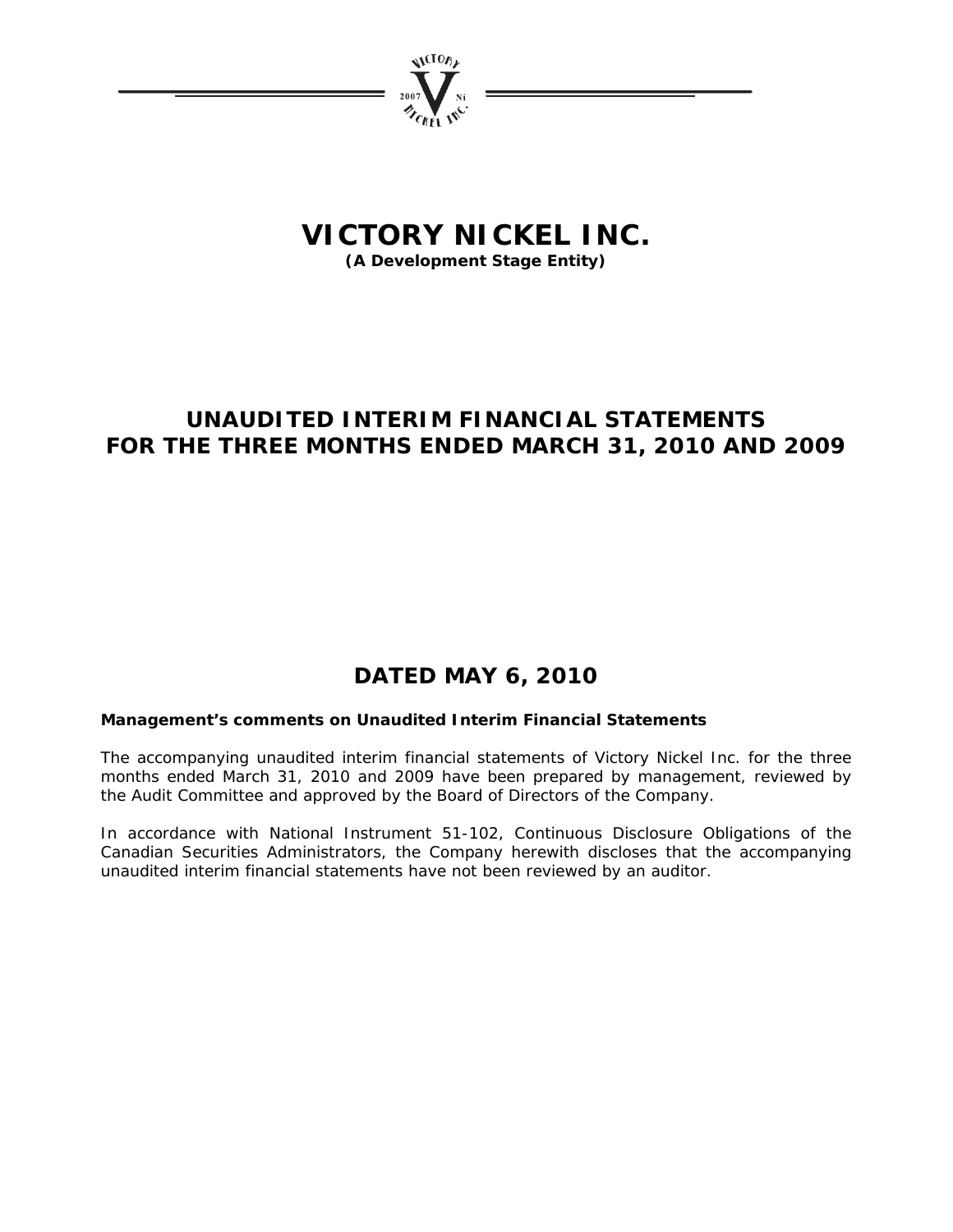

# **VICTORY NICKEL INC. (A Development Stage Entity) BALANCE SHEETS**

|                                                      | March 31,    | December 31, |
|------------------------------------------------------|--------------|--------------|
|                                                      | 2010         | 2009         |
| (in thousands of Canadian dollars)                   | (unaudited)  |              |
| <b>ASSETS</b>                                        |              |              |
| <b>Current</b>                                       |              |              |
| Cash and cash equivalents                            | \$<br>2,071  | \$<br>4,078  |
| Marketable securities (Note 5)                       | 4,387        | 1,254        |
| Accounts receivable                                  | 252          | 294          |
| Prepaid expenses and deposits                        | 69           | 35           |
| <b>Total Current Assets</b>                          | 6,779        | 5,661        |
| <b>Exploration and Development Projects (Note 6)</b> | 35,293       | 33,597       |
| <b>Property and Equipment (Note 7)</b>               | 87           | 88           |
|                                                      | \$<br>42,159 | \$<br>39,346 |
|                                                      |              |              |
| <b>LIABILITIES AND SHAREHOLDERS' EQUITY</b>          |              |              |
| <b>Current</b>                                       |              |              |
| Accounts payable and accrued liabilities             | \$<br>1,968  | \$<br>1,367  |
| Due to Nuinsco Resources Limited (Note 12)           | 22           | 33           |
| <b>Total Current Liabilities</b>                     | 1,990        | 1,400        |
| <b>Future Income Taxes (Note 9)</b>                  | 260          | 387          |
|                                                      | 2,250        | 1,787        |
|                                                      |              |              |
| <b>Shareholders' Equity (Note 8)</b>                 |              |              |
| Share capital                                        | 39,481       | 38,937       |
| Contributed surplus                                  | 3,615        | 2,980        |
| Deficit                                              | (5,688)      | (5,356)      |
| Accumulated other comprehensive income (Note 10)     | 2,501        | 998          |
|                                                      | 39,909       | 37,559       |
|                                                      | \$<br>42,159 | \$<br>39,346 |

**Wellow** 

# **NATURE OF OPERATIONS (Note 1)**

The accompanying notes are an integral part of these financial statements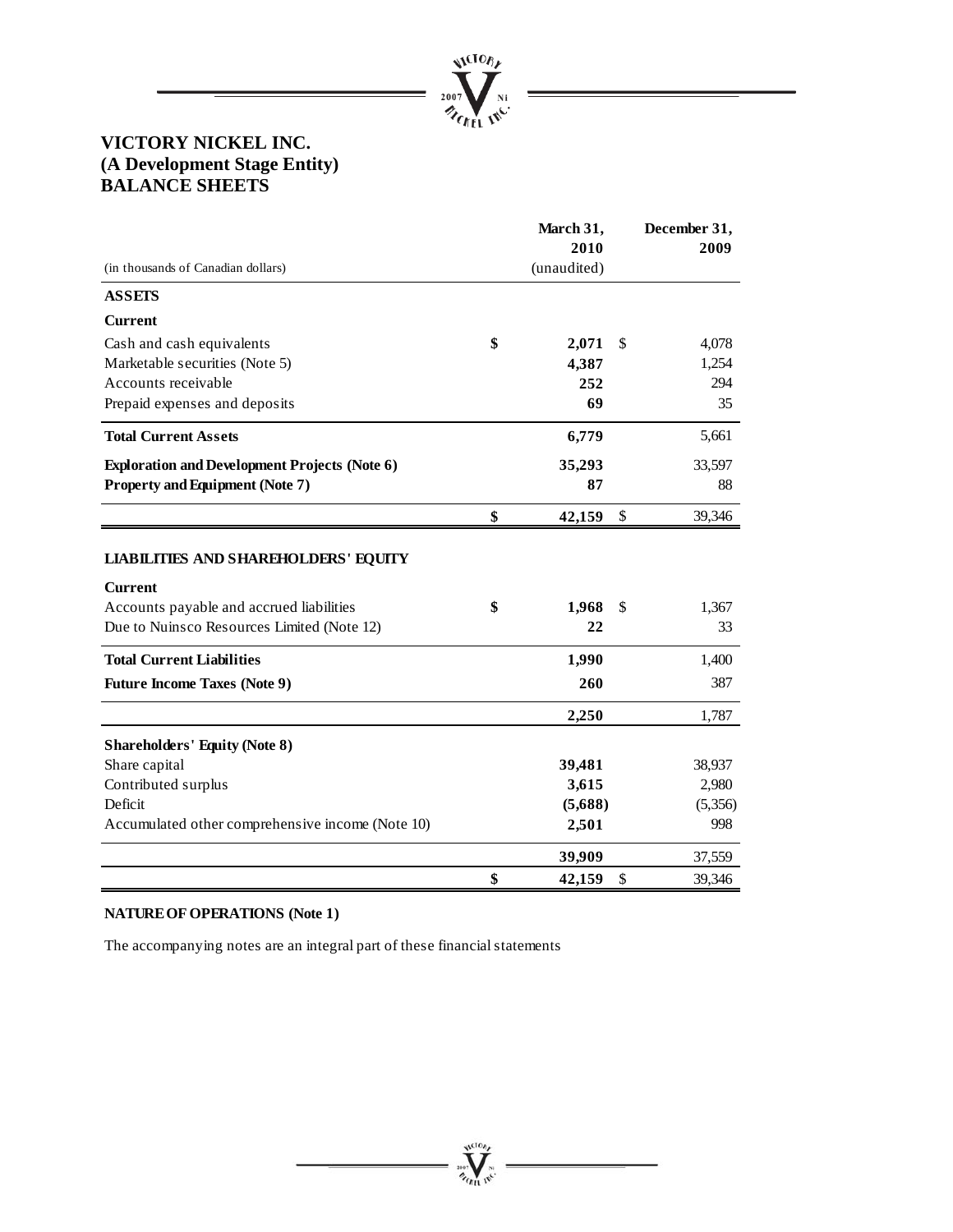

# **VICTORY NICKEL INC.**  (A Development Stage Entity) **STATEMENTS OF OPERATIONS**

|                                                              |                   | Three Months Ended March 31, |
|--------------------------------------------------------------|-------------------|------------------------------|
|                                                              | 2010              | 2009                         |
| (in thousands of Canadian dollars, except per share amounts) | (unaudited)       | (unaudited)                  |
| <b>Revenue</b>                                               |                   |                              |
| Interest income                                              | \$<br>6<br>-\$    | 27                           |
|                                                              | 6                 | 27                           |
| <b>Costs and Expenses</b>                                    |                   |                              |
| General and administrative (Note 12)                         | 377               | 427                          |
| Stock option compensation (Note 8)                           | 544               | 191                          |
| Amortization of property and equipment                       |                   | 3                            |
| Recovery of exploration and development projects (Note 6)    | (203)             |                              |
|                                                              | 719               | 621                          |
| Loss before the Undernoted                                   | (713)             | (594)                        |
| Gain on Securities Held for Trading (Note 5)                 | 282               |                              |
| <b>Future Income Tax Recovery (Note 9)</b>                   | (99)              | (546)                        |
| <b>Net Loss for the Period</b>                               | $(332)$ \$        | (48)                         |
| Loss per Share - Basic and Diluted                           | \$<br>$(0.00)$ \$ | (0.00)                       |
| <b>Weighted Average Common Shares Outstanding</b>            | 329,445,000       | 261,710,000                  |

The accompanying notes are an integral part of these financial statements

# **VICTORY NICKEL INC.**  (A Development Stage Entity) **STATEMENTS OF COMPREHENSIVE INCOME**

|                                      |   | Three Months Ended March 31, |             |  |  |  |  |
|--------------------------------------|---|------------------------------|-------------|--|--|--|--|
|                                      |   | <b>2010</b>                  | 2009        |  |  |  |  |
| (in thousands of Canadian dollars)   |   | (unaudited)                  | (unaudited) |  |  |  |  |
| Net loss for the period              | S | $(332)$ \$                   | (48)        |  |  |  |  |
| Other comprehensive income (Note 10) |   | 1,503                        | 428         |  |  |  |  |
| Comprehensive Income for the Period  |   | 1.171                        | 380         |  |  |  |  |

 $\sum_{\gamma_{\alpha}}$ 

The accompanying notes are an integral part of these financial statements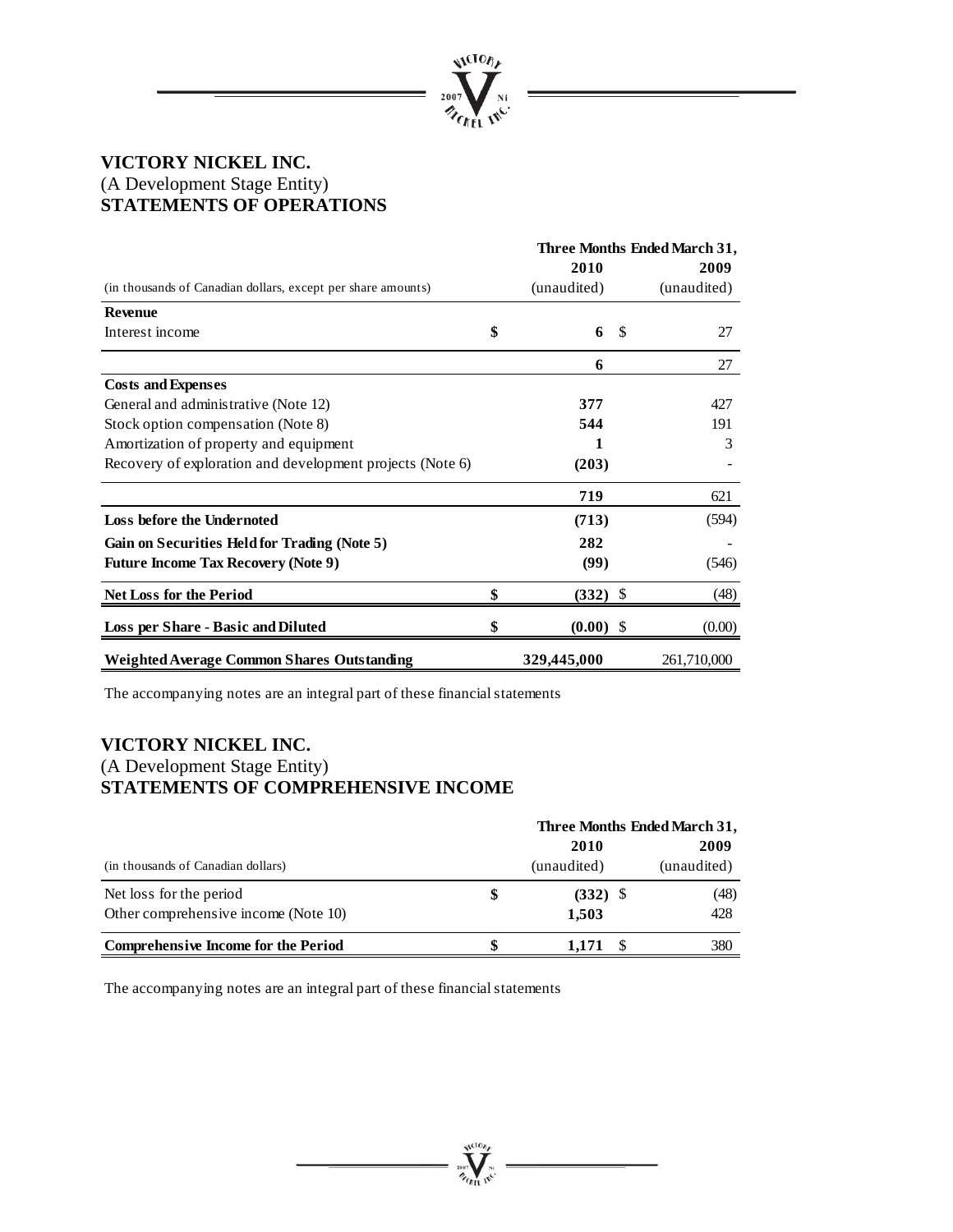

# **VICTORY NICKEL INC.**  (A Development Stage Entity) **STATEMENTS OF CASH FLOWS**

|                                                    | Three Months Ended March 31, |             |
|----------------------------------------------------|------------------------------|-------------|
|                                                    | 2010                         | 2009        |
| (in thousands of Canadian dollars)                 | (unaudited)                  | (unaudited) |
| Cash from (used by)                                |                              |             |
| <b>Operating Activities</b>                        |                              |             |
| Net loss for the period                            | \$<br>$(332)$ \$             | (48)        |
| Items not affecting cash:                          |                              |             |
| Stock option compensation                          | 544                          | 191         |
| Amortization                                       | 1                            | 3           |
| Gain on securities held for trading                | (282)                        |             |
| Recovery of exploration and development projects   | (203)                        |             |
| Future income tax recovery                         | (99)                         | (546)       |
| Non-controlling interests                          |                              |             |
| Change in non-cash working capital (Note 11)       | (160)                        | 448         |
| Cash (used by) from operating activities           | (531)                        | 48          |
| <b>Financing Activity</b>                          |                              |             |
| Issue of common shares and warrants                | 618                          |             |
| Cash from financing activity                       | 618                          |             |
| <b>Investing Activities</b>                        |                              |             |
| Exploration and development projects               | (2,223)                      | (1,213)     |
| Proceeds from option of Lynn Lake                  | 300                          |             |
| Purchase of marketable securities                  | (171)                        |             |
| Cash used by investing activities                  | (2,094)                      | (1,213)     |
| <b>Net Decrease in Cash During the Period</b>      | (2,007)                      | (1,165)     |
| Cash and Cash Equivalents, Beginning of the Period | 4,078                        | 4,418       |
| Cash and Cash Equivalents, End of the Period       | \$<br>2.071<br>$\mathcal{S}$ | 3,253       |

**Welling** 

The accompanying notes are an integral part of these financial statements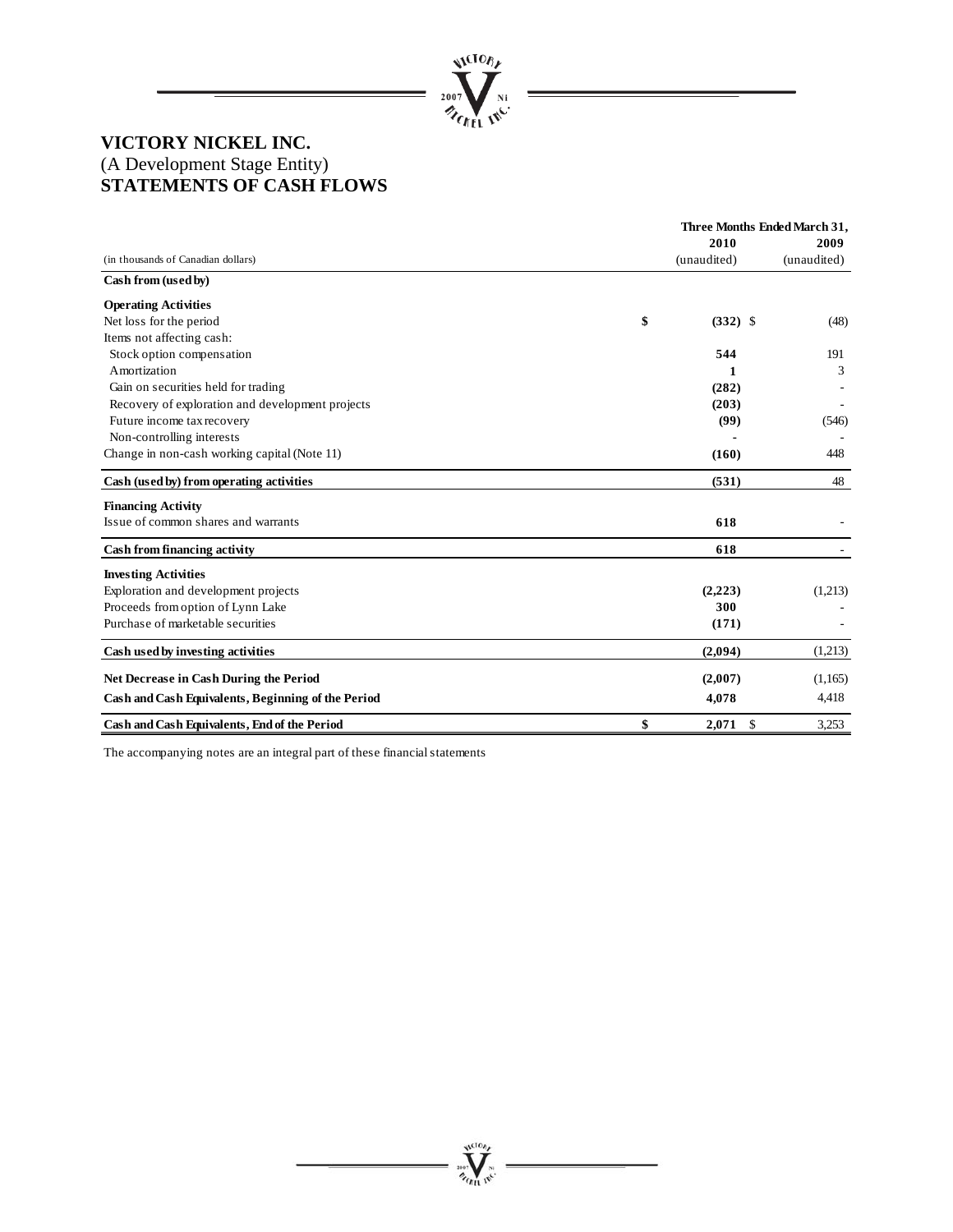

# **VICTORY NICKEL INC.**  (A Development Stage Entity) **STATEMENTS OF SHAREHOLDERS' EQUITY**

|                                                                     | <b>Share Capital</b>       |              |    |                                      |         |              | Accumulated<br>Other           |              |
|---------------------------------------------------------------------|----------------------------|--------------|----|--------------------------------------|---------|--------------|--------------------------------|--------------|
| (unaudited)<br>(in thousands of Canadian dollars)                   | Number of<br><b>Shares</b> | Amount       |    | <b>Contributed</b><br><b>Surplus</b> | Deficit |              | Comprehensive<br><b>Income</b> | <b>Total</b> |
| Balance as at December 31, 2008                                     | 261,709,809                | \$<br>38,264 | \$ | 1,857                                | \$      | $(4,771)$ \$ | $\overline{\phantom{a}}$       | \$<br>35,350 |
| Options granted and vesting                                         |                            |              |    | 250                                  |         |              |                                | 250          |
| Flow-through share renunciation<br>Shares and warrants issued under |                            | (2,192)      |    |                                      |         |              |                                | (2,192)      |
| rights offering                                                     | 65,489,952                 | 2,783        |    | 907                                  |         |              |                                | 3,690        |
| Options exercised                                                   | 950,000                    | 82           |    | (34)                                 |         |              |                                | 48           |
| Net loss for the year                                               |                            |              |    |                                      |         | (585)        |                                | (585)        |
| Other comprehensive income                                          |                            |              |    |                                      |         |              | 998                            | 998          |
| Balance as at December 31, 2009                                     | 328,149,761                | 38,937       |    | 2,980                                |         | (5,356)      | 998                            | 37,559       |
| Options granted and vesting                                         |                            |              |    | 544                                  |         |              |                                | 544          |
| Shares and warrants issued under                                    |                            |              |    |                                      |         |              |                                |              |
| private placement                                                   | 3,429,139                  | 544          |    | 91                                   |         |              |                                | 635          |
| Net loss for the period                                             |                            |              |    |                                      |         | (332)        |                                | (332)        |
| Other comprehensive income                                          |                            |              |    |                                      |         |              | 1,503                          | 1,503        |
| Balance as at March 31, 2010                                        | 331,578,900                | \$<br>39,481 | S  | 3,615                                | \$      | $(5,688)$ \$ | 2,501                          | 39,909       |

The accompanying notes are an integral part of these financial statements

Arcrov  $\sum_{\gamma_{\alpha}}$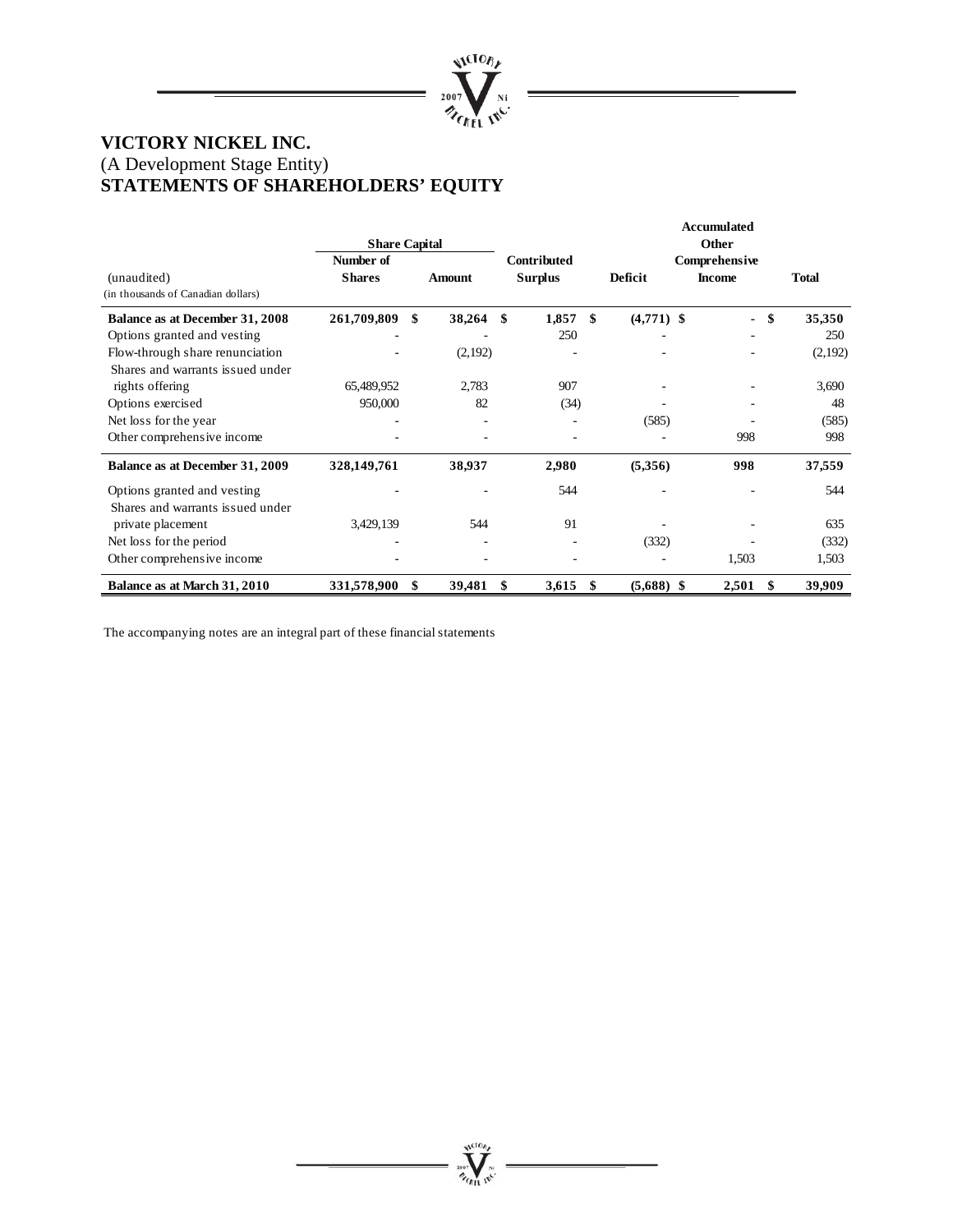

# **NOTES TO FINANCIAL STATEMENTS**

(A Development Stage Entity) **March 31, 2010 and 2009 (unaudited)**  (all tabular amounts are in thousands of Canadian dollars)

# **1. NATURE OF OPERATIONS**

The Company is primarily engaged in the acquisition, exploration and development of nickel properties in Canada. The Company conducts its activities on its own or participates with others on a joint venture basis. The Company was formed on February 1, 2007 pursuant to a plan of arrangement.

The Company is a development stage entity and is subject to the risks and challenges experienced by other companies in a comparable stage of development. These risks include, but are not limited to, continuing losses, dependence on key individuals and the ability to secure adequate financing to meet the minimum capital required to successfully complete its projects. Development of the Company's current projects to the production stage will require significant financing. Given the current economic climate, the ability to raise funds is difficult.

As at March 31, 2010, the Company has working capital of \$4,789,000 (December 31, 2009 - \$4,261,000) which, along with expected cash flows from the option of the Lynn Lake property as described in Note 6, is available to fund ongoing operations. The Company has announced the results of its feasibility study on its Minago project.

However, none of the Company's exploration or development projects have commenced commercial production and accordingly the Company is dependent upon debt or equity financings and the optioning and/or sale of resource or resource-related assets for its funding. The recoverability of the carrying value of exploration and development projects, and ultimately the Company's ability to continue as a going concern, is dependent upon the discovery of economically recoverable reserves and resources, the Company's ability to finance development of its projects through debt or equity financings and achieving future profitable production, or alternatively upon the profitable disposal of projects.

Should the Company not be able to discover economically recoverable reserves, obtain the necessary financing or achieve future profitable production or sale of properties, the carrying value of the Company's assets could be subject to material adjustment and, in addition, other adjustments may be necessary to these financial statements should such adverse events impair the Company's ability to continue as a going concern as contemplated under Canadian generally accepted accounting principles ("Canadian GAAP").

# **2. BASIS OF PRESENTATION, USE OF ESTIMATES AND MEASUREMENT UNCERTAINTY**

#### **Basis of Presentation**

These unaudited interim financial statements have been prepared by management in accordance with Canadian GAAP and include the accounts of the Company and those of Independent Nickel Corp. ("Independent"). Independent was formally wound up into Victory Nickel effective August 31, 2009.

These unaudited interim financial statements have been prepared by management in accordance with Canadian GAAP. These financial statements reflect the accounting principles described in the notes to the Company's audited consolidated financial statements for the year ended December 31, 2009 (the "2009 Audited Financial Statements") (with the exception of any changes set out in Note 3 below) and accordingly, should be read in conjunction with those annual financial statements and the notes thereto.

The accompanying unaudited interim financial statements include all adjustments that are, in the opinion of management, necessary for fair presentation. The results of operations and cash flows for the current periods as presented are not necessarily indicative of the results to be expected for the full year.

# **Use of Estimates**

The preparation of financial statements in conformity with Canadian GAAP requires management to make estimates and assumptions that affect the reported amounts of assets and liabilities and disclosure of contingent assets and liabilities at the date of the financial statements and the reported amounts of revenues and expenses during the reporting period. Management believes those estimates are reasonable. The accounting elements which require management to make significant estimates and assumptions include determining impairment in and values of exploration and

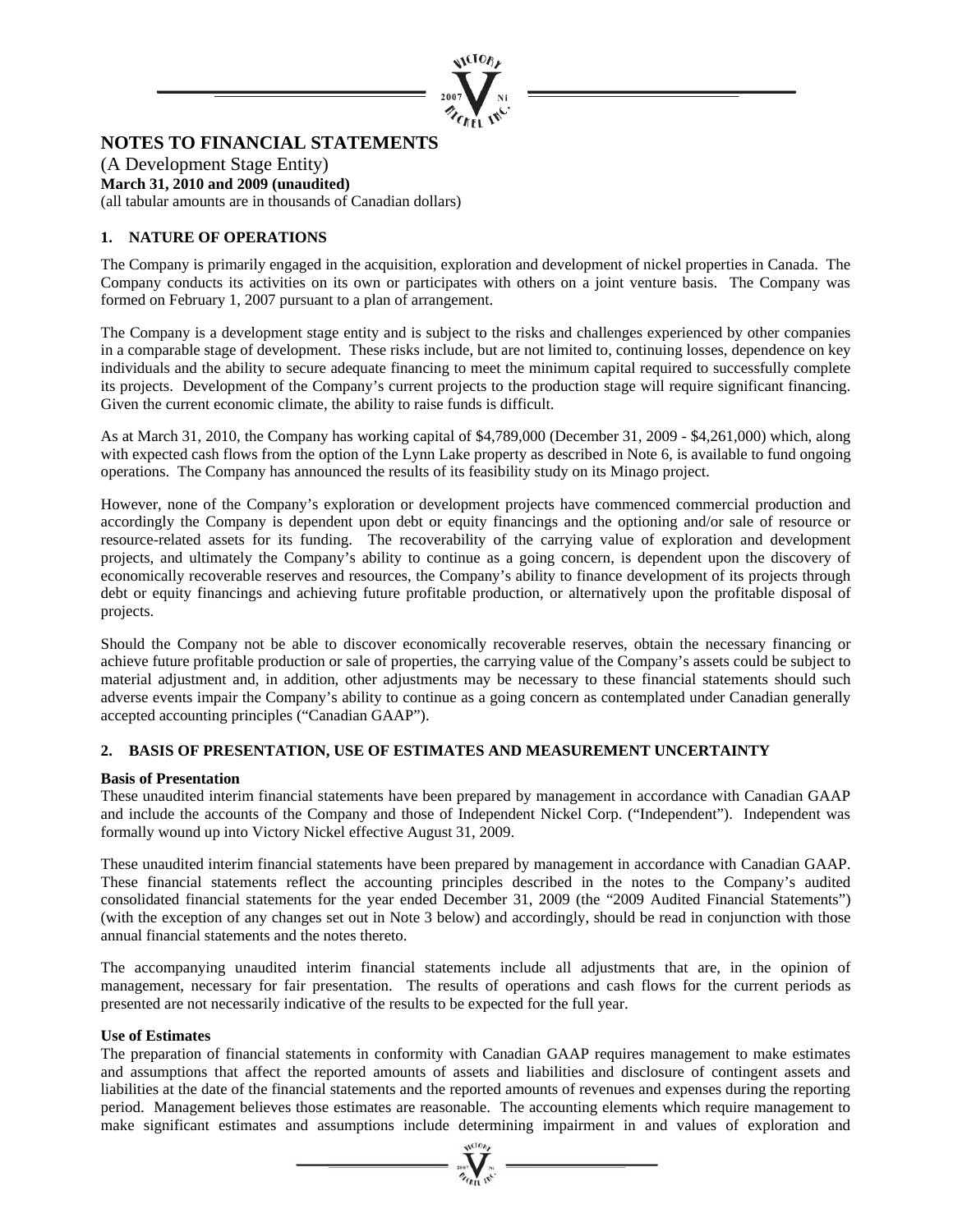

development projects and future income taxes and the valuation of stock option compensation and investments. Accounting for these areas is subject to estimates and assumptions regarding, among other things, nickel recoveries, future nickel prices, future operating costs, future mining activities and future market volatility. Management bases its estimates on historic experience and other assumptions it believes to be reasonable under the circumstances. However, actual results could differ from those estimates.

## **Measurement Uncertainty**

The carrying values of the Company's exploration and development projects at March 31, 2010 was \$35,293,000 (December 31, 2009 - \$33,597,000). Management's review of these carrying values indicated that at March 31, 2010, the properties were not impaired. Management's conclusion is dependent on assumptions about several factors including future operating costs, nickel production levels, future nickel prices and capital equipment needs and costs. Over the last year or so, there has been unprecedented volatility in several of the factors involved in such an analysis including nickel and other metals prices, costs of fuel, power and other operating supplies and the costs of capital equipment which has resulted in an increased amount of measurement uncertainty. While such volatility appears to have somewhat calmed, future changes in these parameters could give rise to material changes in asset carrying values. Management will continue to monitor the critical factors impacting its impairment analysis and will re-evaluate the carrying value of its long-lived assets as necessary.

# **3. NEW AND FUTURE ACCOUNTING POLICIES**

#### **New Accounting Policies**

There have been no new accounting policies adopted in these unaudited interim financial statements. The volume of accounting pronouncements being introduced by The Canadian Institute of Chartered Accountants ("CICA") applicable to the Company has reduced significantly pending the transition to International Financial Reporting Standards ("IFRS").

#### **Future Accounting Changes**

There have been no additional future accounting changes from those reported in Note 3 to the 2009 Audited Financial Statements.

#### **4. FINANCIAL RISK MANAGEMENT**

#### **Financial Risk Management**

The Company's financial instruments include cash and cash equivalents, marketable securities, accounts receivable, accounts payable and accrued liabilities and amounts due from or to Nuinsco. The fair value of these financial instruments approximates their carrying value.

The Company's risk exposures with respect to its financial instruments and the impact on the Company's financial statements are described in Note 4 to the 2009 Audited Financial Statements and are updated below:

#### **Liquidity risk**

As at March 31, 2010, the Company had working capital of \$4,789,000 (December 31, 2009 - \$4,261,000). The Company believes it has sufficient working capital to meet its obligations as they become due. As explained in Note 1, development of the Company's current projects to the production stage will require significant financing. Given the current economic climate, the ability to raise funds may prove challenging. The Company currently has no long-term liabilities except for future income taxes of \$260,000 (2009 - \$387,000). All contractually obligated cash flows are payable within the next fiscal year.

#### **Market risk**

The Company is exposed to interest rate risk and commodity price risk. It is not exposed to any significant currency risk with respect to its financial instruments.

#### *Interest rate risk*

The Company's cash equivalents earn interest at fixed short-term rates of approximately 0.7% at March 31, 2010 and at December 31, 2009. None of the Company's other financial investments are interest-bearing, and therefore the Company is not exposed to any significant interest rate risk which could be caused by a sudden change in market interest rates.

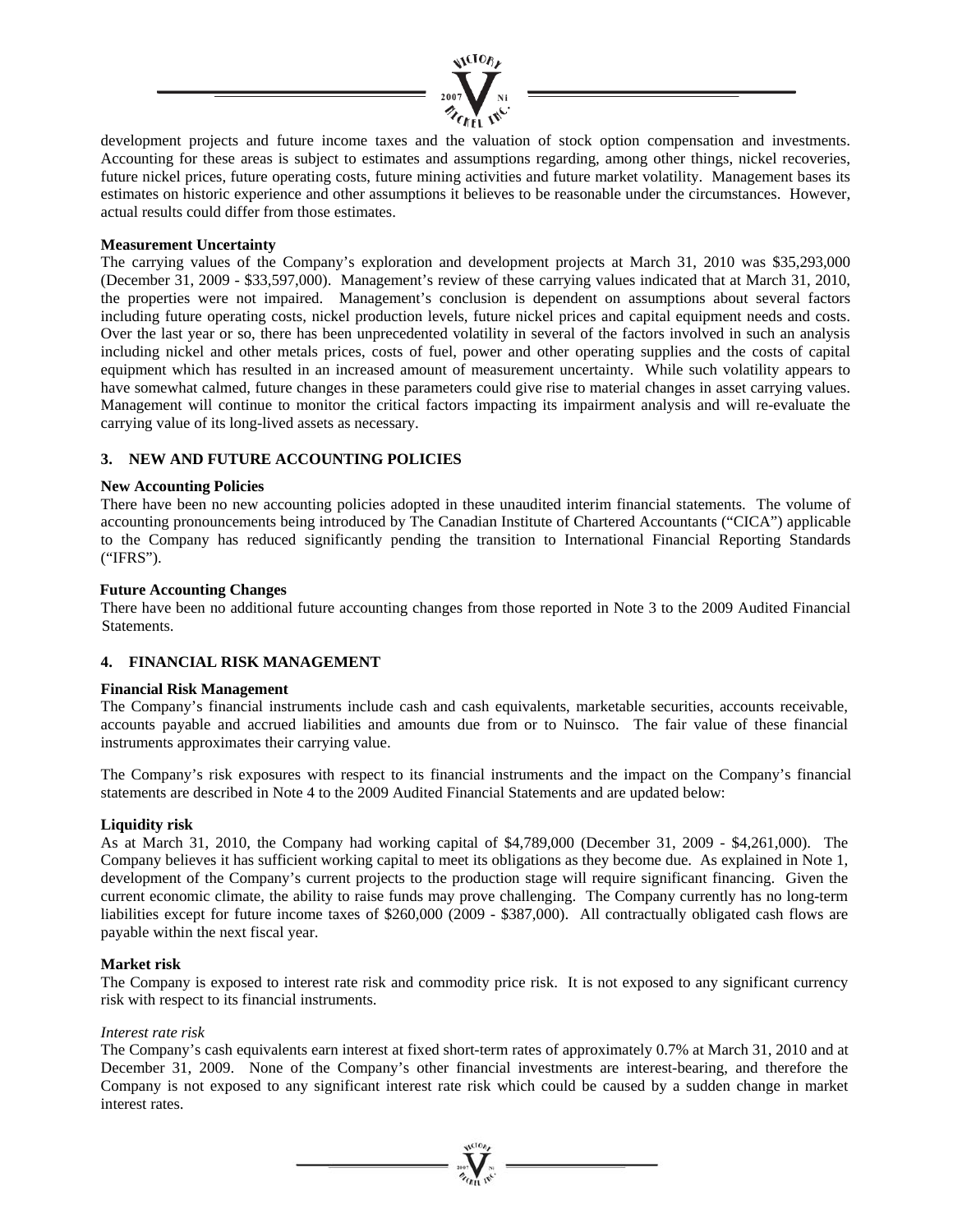

# **5. MARKETABLE SECURITIES**

|                                                   | March 31,<br>2010 | December 31,<br>2009 |
|---------------------------------------------------|-------------------|----------------------|
| Level One Securities:                             |                   |                      |
| Wallbridge Mining Company Limited - Common Shares | \$<br>$1,357$ \$  | 1,254                |
| Prophecy Resources Inc. - Common Shares           | 2,810             |                      |
|                                                   | 4,167             | 1,254                |
| Level Two Securities:                             |                   |                      |
| Prophecy Resources Inc. - Warrants                | 220               |                      |
|                                                   | 4.387             | 1,254                |

On January 4, 2010, the Company received 2,419,548 shares of Prophecy Resources Inc. ("Prophecy") in accordance with the option agreement for the Lynn Lake property (refer to Note 6). At that date the fair value of the shares was \$0.40. The Company has the right to maintain its interest at 10%, accordingly, the Company subscribed under a private placement for an additional 570,270 units comprising a share and one-half of a share purchase warrant at \$0.30 on January 21, 2010 for \$171,081. At that date, the fair value of the shares was \$0.41; in accordance with Canadian GAAP, the shares were recorded at that price with the excess of \$0.11 over cash cost being recorded as a gain on securities held for trading through the statement of operations.

Each whole warrant is exercisable at \$0.40 for a period of two years from issue date. The warrants in Prophecy are not publicly-traded. However, they are susceptible to valuation using the Black-Scholes option-pricing model, the inputs for which are readily determinable. As at March 31, 2010, the Prophecy warrants were valued, using the Black-Scholes option-pricing model, at \$0.77 using the following assumptions:

#### **Warrant Assumptions**

| Dividend yield                  |          |
|---------------------------------|----------|
| Expected volatility             | 153%     |
| Risk free interest rate         | $1.65\%$ |
| Expected remaining term - years | 1.75     |

# **6. EXPLORATION AND DEVELOPMENT PROJECTS**

Cumulative costs relating to the acquisition of mineral properties, and deferred exploration and development expenditures, have been incurred on the following projects:

|                                        | <b>Balance as at</b> |                     |      |                   | <b>Balance as at</b> |
|----------------------------------------|----------------------|---------------------|------|-------------------|----------------------|
|                                        | December 31,         | <b>Current</b>      |      | Writedowns/       | March 31,            |
|                                        | $2009^{(1)}$         | <b>Expenditures</b> |      | <b>Recoveries</b> | 2010                 |
| Lac Rocher <sup><math>(2)</math></sup> | \$<br>$4,505$ \$     | 21                  | - \$ | $-$ \$            | 4,526                |
| Mel                                    | 2,473                | 76                  |      |                   | 2,549                |
| Minago $^{(3)}$                        | 25,576               | 2,862               |      | (220)             | 28,218               |
| Lynn Lake $(4)$                        | 1,043                | (1,246)             |      | 203               |                      |
|                                        | 33,597               | \$<br>1,713         | - \$ | (17)              | 35,293               |

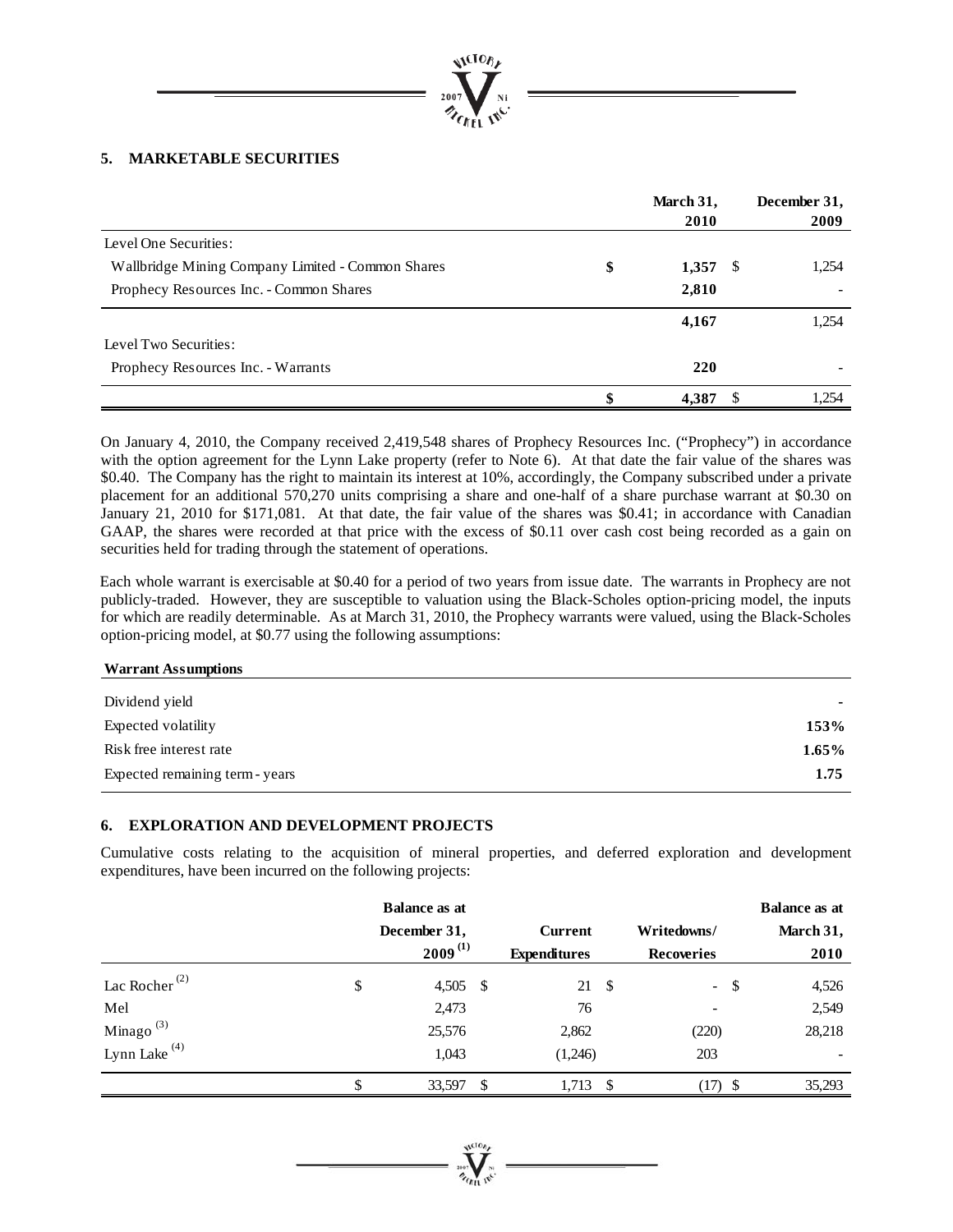

|                           | <b>Balance as at</b> |                     |          |                          |     | <b>Balance as at</b> |
|---------------------------|----------------------|---------------------|----------|--------------------------|-----|----------------------|
|                           | December 31,         | <b>Current</b>      |          |                          |     | March 31,            |
|                           | 2008                 | <b>Expenditures</b> |          | Writedowns               |     | 2009                 |
| Lac Rocher <sup>(2)</sup> | \$<br>3,580 \$       | 36                  | -\$      | $\omega$                 | -\$ | 3,616                |
| Mel                       | 2,462                | 7                   |          |                          |     | 2,469                |
| Minago                    | 23,905               | 527                 |          |                          |     | 24,432               |
| Lynn Lake                 | 1,483                | 66                  |          |                          |     | 1,549                |
| Other                     |                      |                     |          |                          |     |                      |
|                           | 31,430 \$            | 637                 | <b>S</b> | $\overline{\phantom{a}}$ |     | 32,067               |

(1) The balance as at December 31, 2009 is shown net of recoveries of \$991,000 representing the effects of tax credits on expenditures

claimed for investment tax credit ("ITC") purposes.<br>
<sup>(2)</sup> The expenditures on the Lac Rocher project in the years ended December 31, 2009 and 2008 are shown net of Québec mining duties receivable of \$28,000 and \$179,000, respectively. The claim reflected in 2008 was reduced and adjusted against current expenditures in

<sup>2009</sup>. The Minago project is shown net of recoveries of \$220,000 representing the effects of tax credits on expenditures claimed for ITC purposes.

<sup>(4)</sup> The expenditures on the Lynn Lake property are shown net of a \$300,000 payment by Prophecy in the last quarter of 2009, \$300,000 in January 2010 and reflect the receipt of Prophecy investments in January 2010 with a fair value at that time of \$968,000. The amount of \$203,000 represents the excess of consideration received under the option agreement and is reflected as a recovery of exploration and development projects through the statement of operations.

#### **Lac Rocher**

The Lac Rocher project, which is 100% owned, is located 140 kilometres northeast of Matagami in northwestern Québec. The project is subject to a royalty of \$0.50 per ton on any ores mined and milled from the property and a 2% NSR.

In 2007, the Company began environmental work in support of obtaining a permit for the Lac Rocher deposit in order to extract and direct ship mineralized material to an offsite mill for processing. A 12-hole, 1,500 metre drill program was also completed to test for extensions to the nickel sulphide mineralization and to provide metallurgical samples for the Preliminary Economic Assessment (PEA) to determine the near-term production and cash generation potential of the project. No fieldwork was conducted on the property during 2008.

Metallurgical testing of the massive sulphide mineralization from the deposit was completed in December, 2007. In February, 2008, the Company announced the positive results from metallurgical testing of the disseminated sulphide zone and they were incorporated into the PEA completed in November 2008.

The Company completed the construction of an access road for approximately \$389,000 in the third quarter of 2009 and performed diamond drilling to provide geotechnical data for portal and ramp development.

# **Mel**

Effective August 27, 1999, Nuinsco (the predecessor entity of Victory Nickel) entered into an option agreement (the "Agreement") with Inco Limited (predecessor to CVRD Inco Limited, now Vale Inco) for the exploration and development of Vale Inco's Mel properties (the "Mel Properties") located in the Thompson area of northern Manitoba. Pursuant to the Agreement, sufficient expenditures have been incurred to earn a 100% interest in the Mel Properties, and in 2007 the Company exercised its option to acquire such interest. Vale Inco has the right to earn back a 51% interest by incurring expenditures of \$6,000,000 over a four-year period. Vale Inco has not yet notified the Company if it intends to exercise this back-in right.

Under the Agreement, Vale Inco has a contractual obligation to mill ore mined from the Mel deposit at its cash cost plus 5% (provided that the product meets Vale Inco specifications and that Vale Inco has sufficient mill capacity). The Company has the option to manage the development and operation of any mines developed on the Mel Properties.

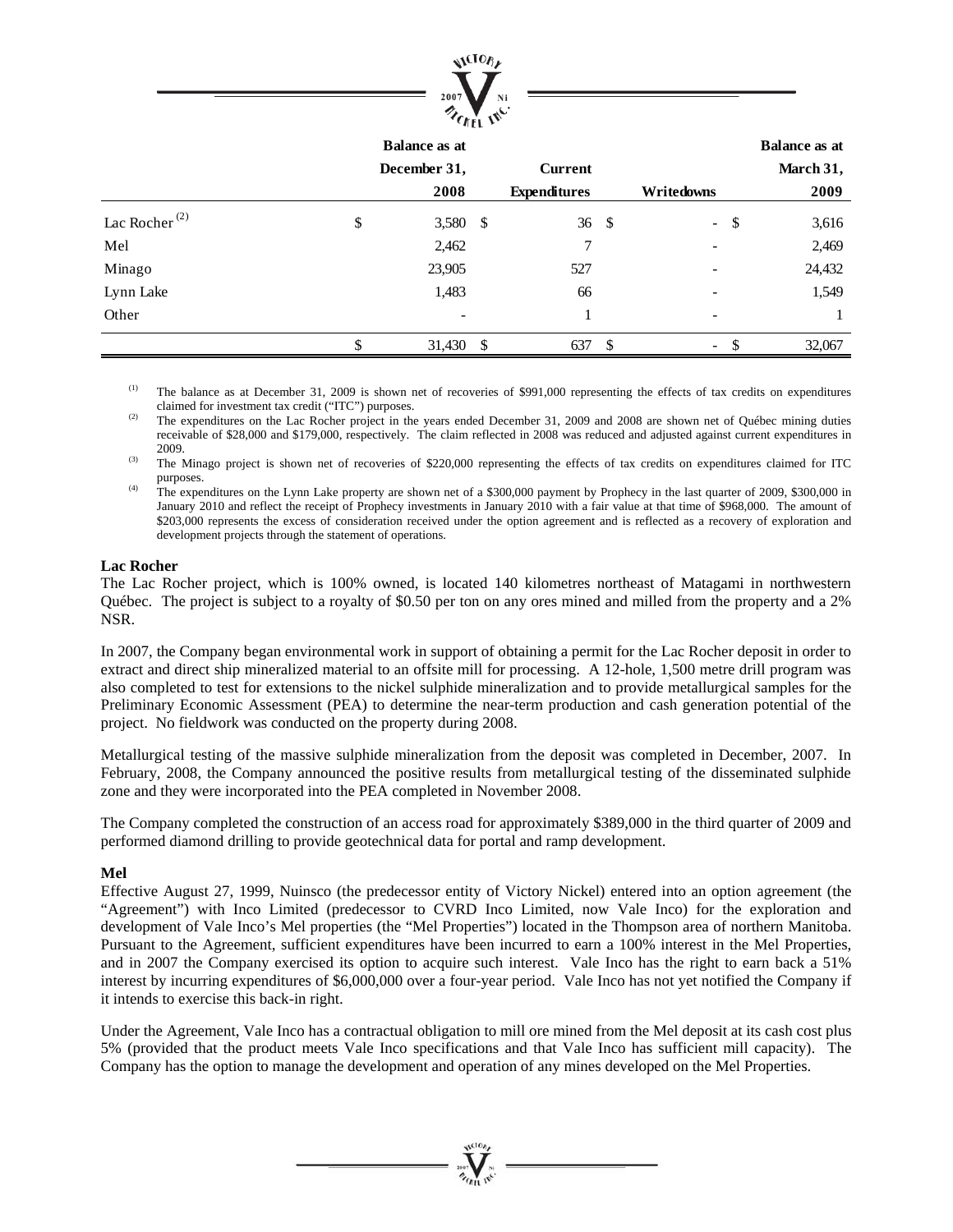

# **Minago**

At March 31, 2010, the 100%-owned Minago project covered approximately 28,928 hectares, through a combination of mining claims, mineral leases and a mineral exploration licence, on Manitoba's Thompson Nickel Belt. The property encompasses the Nose Deposit, which contains the entire current nickel mineral resource, and the North Limb, a zone of nickel mineralization with a known strike length of 1.5 kilometres located to the north of the Nose Deposit.

From 2006 to date, considerable work has been performed, including diamond drilling, metallurgical testing and engineering studies. Early work was incorporated into the PEA of the Minago Project, completed in November, 2006 and more recently, into the feasibility study which began in early 2007 and the results of which were announced in December 2009.

In January, 2008, the Company entered into an option agreement with Xstrata Nickel ("Xstrata"), a business unit of Xstrata Canada Corporation, to acquire a 100% interest in five mineral claims ("the Properties") totalling 691 hectares located adjacent to the Company's existing Minago property package.

Under the terms of the agreement, the Company could acquire a 100% interest in the Properties through:

- A one-time cash payment of \$150,000 upon signing (which was paid and is included in 2008 project expenditures); and
- Incurring \$500,000 of expenditures before September 30, 2008. The Company has fulfilled this obligation.

The acquisition has been ratified by Xstrata and a 100% interest in the claims has been registered with the Company. The Properties will be subject to an NSR interest retained by Xstrata, as follows:

- In respect of nickel:
- o a 2% NSR when the LME three-month nickel price is equal to or greater than US\$13,227 per tonne in that quarter; and
- o a 1% NSR when the LME three-month nickel price is less than US\$13,227 per tonne in that quarter.
- In respect of other metals, minerals and concentrates:
- o a 2% NSR.

In the event that the NSR is a 2% royalty, the Company may buy back up to 50% of the NSR royalty interest for a maximum of \$1,000,000. In addition, Xstrata has the right (the "Back-in Right") to earn a 50% interest in the Properties if any resource is discovered that exceeds 500,000,000 pounds of contained nickel in measured and indicated resources. To exercise the Back-in Right, Xstrata must commit to pay direct expenditures or an amount in cash to the Company equal to twice the aggregate of all direct exploration, development and mining expenditures incurred by the Company on the Properties prior to the delivery by Xstrata of the Back-in Right notice.

# **Lynn Lake**

The Company owns a 100% right, title and interest in the Lynn Lake nickel property ("Lynn Lake"), located in northern Manitoba. Lynn Lake consists of approximately 600 hectares.

On October 21, 2009, the Company announced that it had optioned Lynn Lake to Prophecy. Under the terms of the agreement, Prophecy can acquire a 100% interest in Lynn Lake by paying the Company an aggregate of \$4 million over approximately four and a half years, by incurring \$3 million in exploration expenditures over approximately three years and by issuing a 10% equity interest in Prophecy calculated on a diluted basis after Prophecy completes a private placement; such placement was completed in January 2010. The Company also has the right to participate in future equity financings on a pro-rata basis to maintain its 10% interest. Because of delays experienced by Prophecy in receiving regulatory approvals, certain of the timing contemplated under the agreement was extended.

The agreement, as extended, provides for the \$4 million to be paid to the Company as follows:

- \$300,000 within five business days of receiving conditional regulatory approval (such amount was received in November 2009);
- \$300,000 within 60 days of October 21, 2009 (later extended to January 9, 2010 with cash received on January 6, 2010);
- \$400,000 within 180 days of October 21, 2009 (cash was received on April 13, 2010); and

 $\sum_{\alpha}$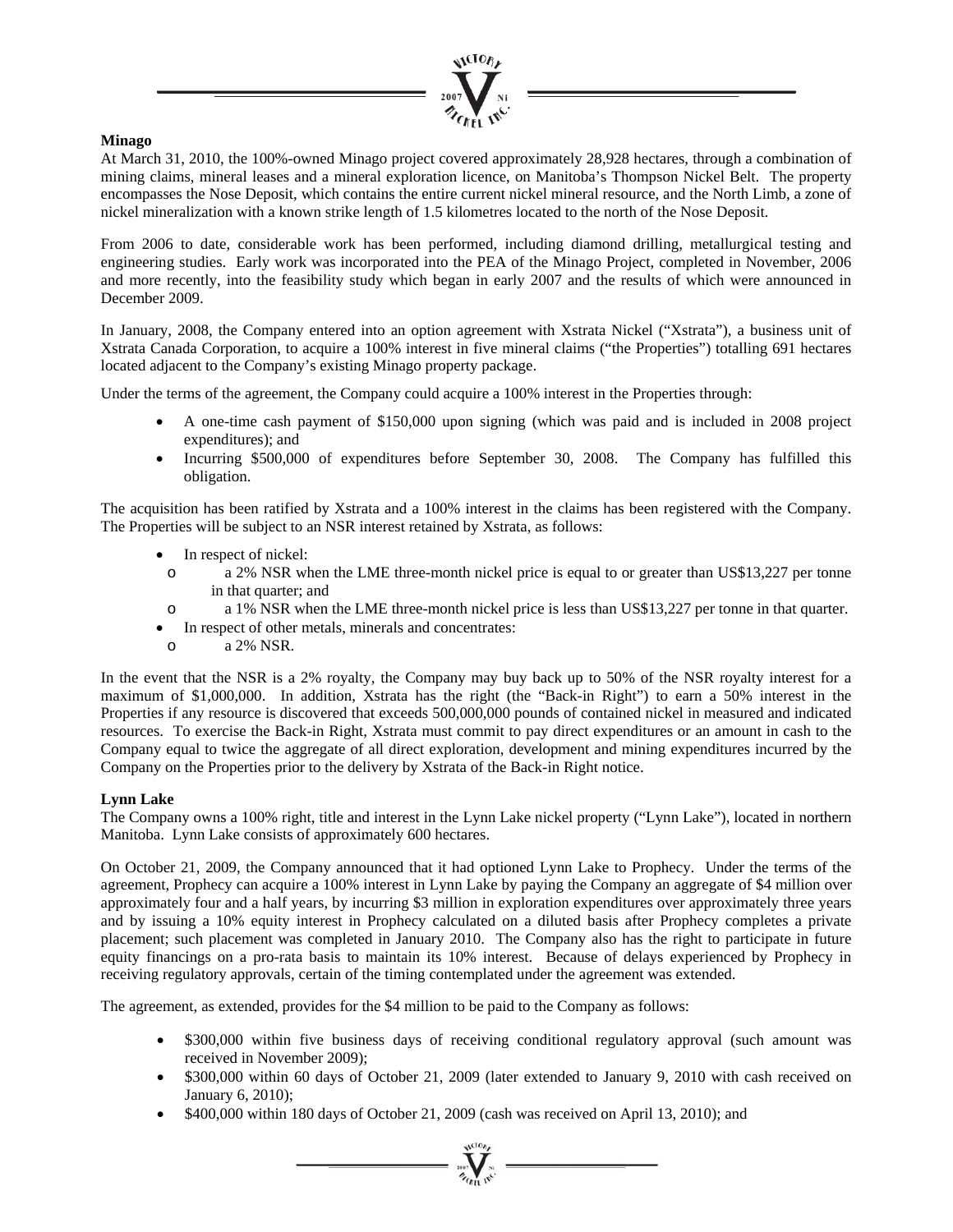

• \$1 million on March 1 of each of 2011, 2012 and 2013.

Failure on the part of Prophecy to meet any of the terms will result in cancellation of the option on the property and it will revert to the Company.

As at the end of March 31, 2010, \$203,000 excess of proceeds under the option agreement above the book value of the property had been received and accordingly was recorded through the statement of operations as a recovery of exploration and development projects in respect of Lynn Lake.

## **Wakami, Lar and Wellmet Projects**

The Company has incurred minimal expenditures on these properties in 2010 and 2009.

#### **Flow-through Commitment**

As at March 31, 2010, the Company had fulfilled its commitment to incur exploration expenditures in relation to prior flow-through share financings in February 2010.

# **7. PROPERTY AND EQUIPMENT**

|           |      |      | As at March 31, 2010 |                       |    | As at December 31, 2009 |  |                          |  |                       |
|-----------|------|------|----------------------|-----------------------|----|-------------------------|--|--------------------------|--|-----------------------|
|           |      |      | <b>Accumulated</b>   |                       |    |                         |  | Accumulated              |  |                       |
|           | Cost |      | Amortization         | <b>Net Book Value</b> |    | Cost                    |  | <b>Amortization</b>      |  | <b>Net Book Value</b> |
| Land      | 43   | - \$ | ۰.                   | 43                    | -S | $43 \quad$              |  | $\overline{\phantom{a}}$ |  | 43                    |
| Building  | 40   |      |                      | 37                    |    | 40                      |  |                          |  | 37                    |
| Equipment | 29   |      | 29                   |                       |    | 29                      |  | 28                       |  |                       |
| Vehicle   | 11   |      |                      |                       |    |                         |  |                          |  |                       |
|           | 123  |      | 36                   | 87                    |    | 123                     |  | 35                       |  | 88                    |

# **8. SHAREHOLDERS' EQUITY**

#### **Share Capital**

#### Authorized:

The Company is authorized to issue an unlimited number of common shares.

Issued and Outstanding:

|                                                            | Number of      |        |
|------------------------------------------------------------|----------------|--------|
|                                                            | <b>Shares</b>  | Amount |
| Balance as at December 31, 2009                            | 328,149,761 \$ | 38,937 |
| Shares issued pursuant to private placement <sup>(a)</sup> | 3.429.139      | 544    |
| Balance as at March 31, 2010                               | 331,578,900    | 39.481 |

(a) On February 26, 2010, the Company completed the first tranche of a flow-through financing of 3,429,139 units of securities at a price of \$0.20 per Unit generating gross proceeds of \$686,000. Each Unit comprises one common share and one-half of one common share purchase warrant. Each whole warrant entitles the holder to purchase one common share at an exercise price of \$0.26 for a period of 12 months from closing. Upon closing of the second tranche of financing in April (Note 13), the Company will issue finders warrants which entitle the holder to purchase one common share at an exercise price of \$0.175 for a period of 12 months from issuance. The share issue costs were approximately \$68,000 before income taxes of \$17,000 and the Company apportioned proceeds of approximately \$91,000 to the cost of the warrants and finders warrants.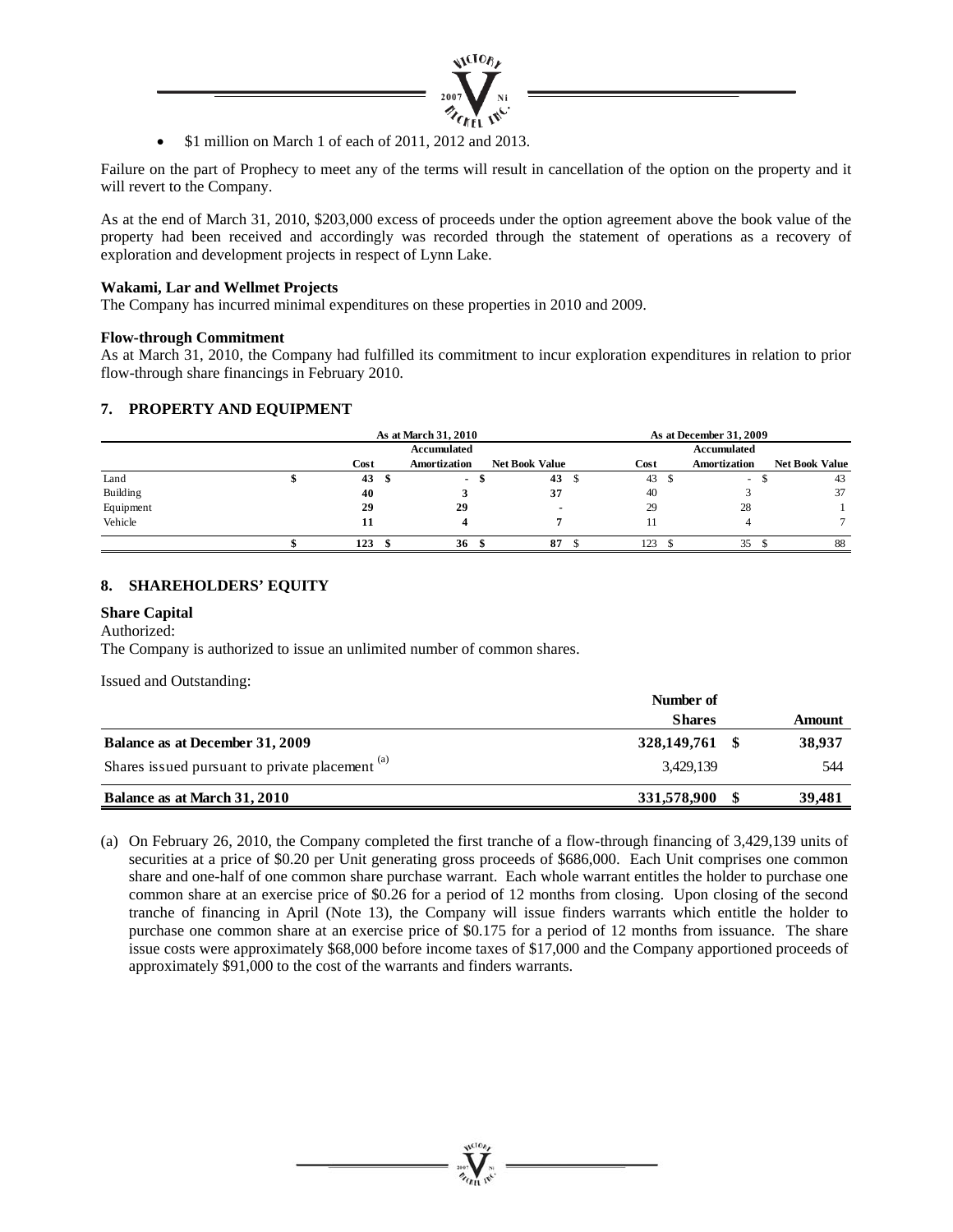

#### **Stock Options**

A summary of options outstanding is as follows:

|                                   | Number of          |                       |
|-----------------------------------|--------------------|-----------------------|
|                                   | Options            | Average               |
|                                   | <b>Outstanding</b> | <b>Exercise Price</b> |
| As at December 31, 2009           | 24, 221, 498       | 0.30                  |
| Options granted during the period | 5,490,000          | 0.16                  |
| As at March 31, 2010              | 29,711,498         | 0.28                  |

In total, 5,490,000 options were granted during the three months ended March 31, 2010 at a weighted average exercise price of \$0.16 per share. The weighted average grant date fair value of options granted during the period was \$0.12 (2009 - \$0.04). The granting and vesting of 5,490,000 options resulted in compensation expense of \$544,000.

The value assigned to options was calculated using the Black-Scholes option-pricing model, with the following assumptions:

|                                         | Three Months Ended March 31, |                     |  |  |
|-----------------------------------------|------------------------------|---------------------|--|--|
| <b>Option Assumptions</b>               | 2010                         | 2009                |  |  |
| Dividend yield                          | $\blacksquare$               |                     |  |  |
| Expected volatility                     | 110%                         | 106%                |  |  |
| Risk free interest rate                 | 2.50%                        | 2.03% to 2.08%      |  |  |
| Expected option term - years            | 4                            | $4$ to 5            |  |  |
| Fair value per share of options granted | \$0.119                      | \$0.036 and \$0.027 |  |  |

Of the 29,711,498 options outstanding at March 31, 2010, 1,245,000 are subject to vesting in the next fiscal year. The aggregate fair value of these unvested options not yet charged to operations is \$113,000. The weighted average exercise price of fully-vested options at March 31, 2010 was \$0.28.

The following table summarizes information about the stock options outstanding at March 31, 2010:

| <b>Range of Exercise Prices</b> | <b>Options</b><br><b>Exercisable</b> | <b>Options</b><br>Outstanding | Years to<br>Expiry <sup>(1)</sup> | <b>Exercise</b><br>Price <sup>(1)</sup> |
|---------------------------------|--------------------------------------|-------------------------------|-----------------------------------|-----------------------------------------|
| $$0.03 - $0.05$                 | 5,115,000                            | 5,115,000                     | 3.83<br>-S                        | 0.05                                    |
| $$0.09 - $0.21$                 | 10,001,250                           | 11,246,250                    | 2.94                              | 0.15                                    |
| $$0.22 - $0.27$                 | 3,609,512                            | 3,609,512                     | 2.87                              | 0.24                                    |
| $$0.28 - $0.49$                 | 3,695,000                            | 3,695,000                     | 2.67                              | 0.34                                    |
| $$0.50 - $0.82$$                | 6,045,736                            | 6,045,736                     | 2.07                              | 0.68                                    |
|                                 | 28,466,498                           | 29,711,498                    | 2.87<br>\$                        | 0.28                                    |

(1) In this table, "Years to Expiry" and "Exercise Price" have been calculated on a weighted average basis.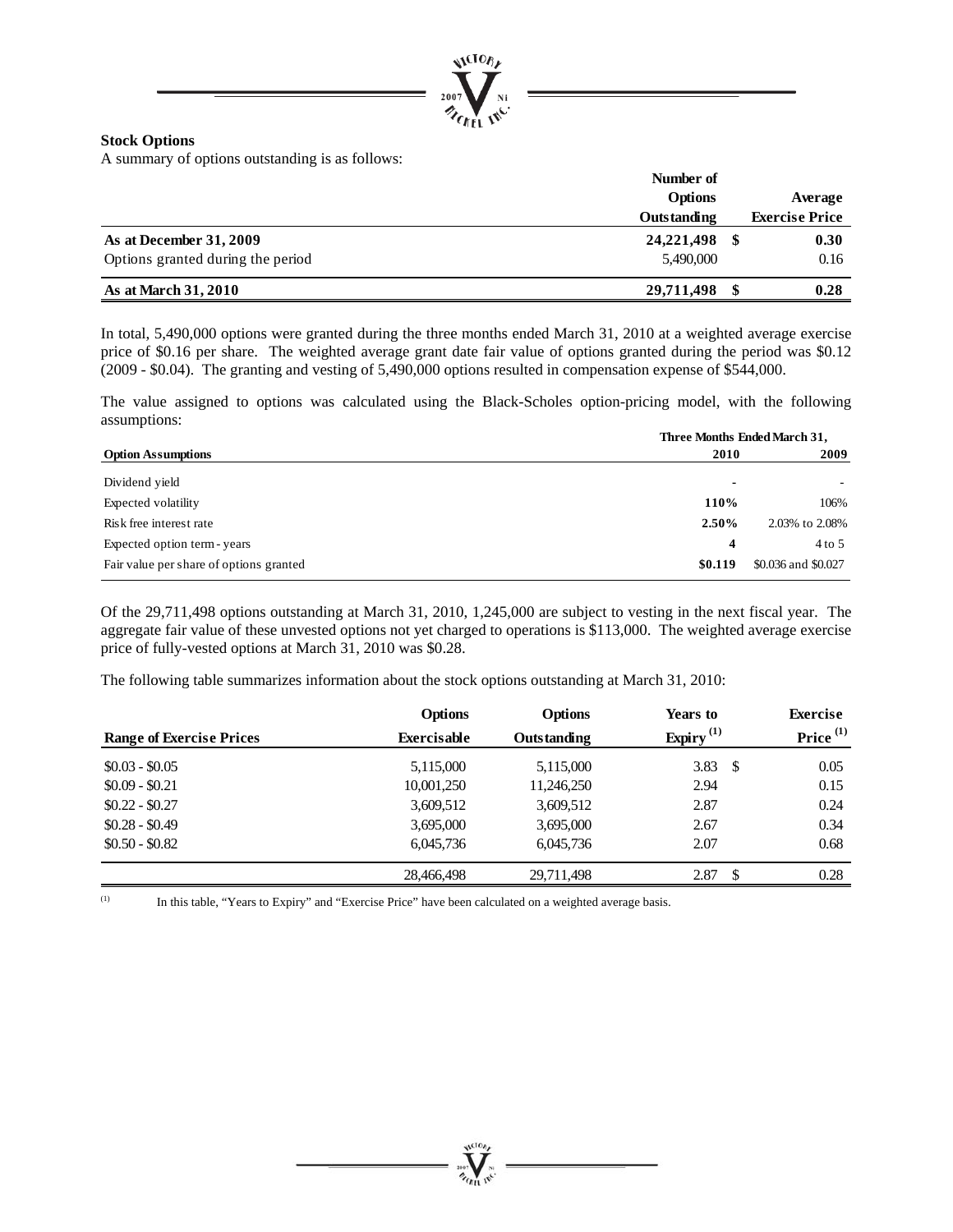

# **Warrants**

The following table describes the warrants outstanding:

|                                                                          | Date Issued       | <b>Expiry Date</b> | Number of<br>Warrants | Average<br><b>Exercise Price</b> |
|--------------------------------------------------------------------------|-------------------|--------------------|-----------------------|----------------------------------|
| Issued pursuant to rights offering $(1)$ :                               | August 17, 2009   | August 17, 2011    | 32,744,976            | 0.120<br>-S                      |
| Balance as at December 31, 2009<br>Issued pursuant to private placement: |                   |                    | 32,744,976            | 0.120                            |
| Unit warrants                                                            | February 26, 2010 | February 26, 2011  | 1,714,569             | 0.260                            |
| Balance as at March 31, 2010                                             |                   |                    | 34,459,545            | 0.127<br>S                       |

(1) Warrants issued pursuant to the rights offering are not exercisable until August 17, 2010.

The proceeds attributable to the Unit warrants were estimated using the Black-Scholes option pricing model, with the assumptions as described below.

 $\sum_{\gamma_{\alpha}}$ 

# **Warrant Assumptions** Dividend yield **-** Expected volatility **116%** Risk free interest rate **1.10%**

Expected term - years **1 year**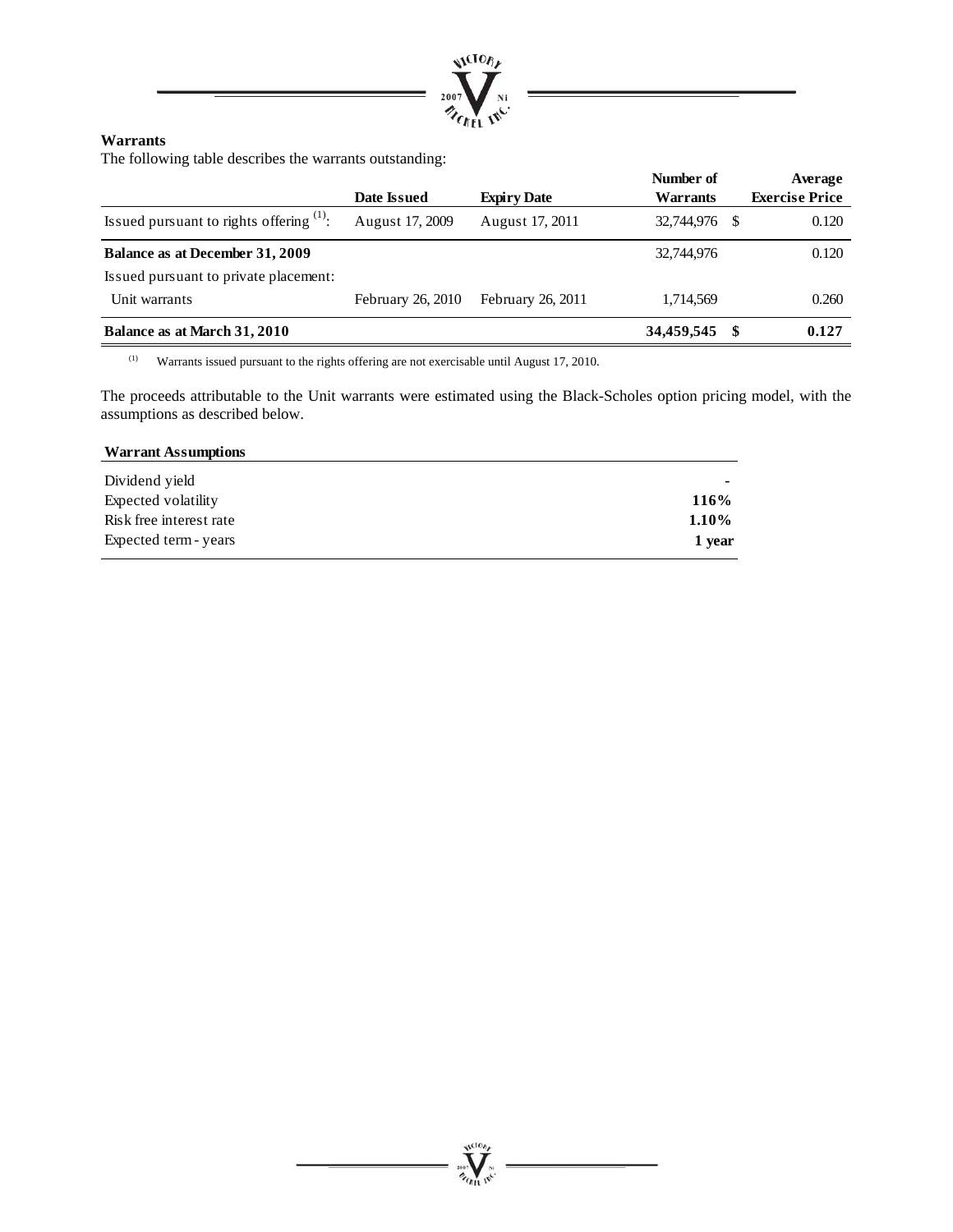

# **9. INCOME TAXES**

The income tax recovery differs from the amount computed by applying statutory federal and provincial income tax rates of 31.0% for the three months ended March 31, 2010 (2009 – 33.0%), to the loss before income taxes.

The differences are summarized as follows:

|                                                      | Three Months Ended March 31, |       |  |
|------------------------------------------------------|------------------------------|-------|--|
|                                                      | 2010                         | 2009  |  |
| Current income taxes                                 |                              |       |  |
| Expected income tax recovery based on                |                              |       |  |
| statutory income tax rate of $31.0\%$ (2009 - 33.0%) | \$<br>$(133)$ \$             | (199) |  |
| Non-deductible items, net                            | 171                          | 69    |  |
| Non-deductible portion of (gain) loss on securities  | (44)                         |       |  |
| Effect of change in expected future income tax rates |                              | 25    |  |
| Valuation allowance                                  | (94)                         | (441) |  |
| Future income tax recovery                           | (99)                         | (546) |  |

The future income tax recovery represents the recognition of future income tax assets (to the extent of the future income tax liability) since the Company currently believes that it is more likely than not that the benefit associated with these losses and costs will be realized prior to their expiry. It also includes the effect of enacted rate changes.

# **10. ACCUMULATED OTHER COMPREHENSIVE INCOME**

Accumulated other comprehensive income ("OCI") is comprised of unrealized gains on marketable securities that are classified as available for sale (see Note 5). Changes in the components of OCI are summarized as follows:

|                                                                                                                                                                   |       | Three Months Ended March 31, |      |  |
|-------------------------------------------------------------------------------------------------------------------------------------------------------------------|-------|------------------------------|------|--|
|                                                                                                                                                                   | 2010  |                              | 2009 |  |
| Accumulated OCI at beginning of period                                                                                                                            | 998 S |                              |      |  |
| OCI for the period representing the change in the fair value of financial<br>assets available for sale, net of related future income taxes of \$209 (2009 - \$67) | 1.503 |                              | 428  |  |
| Accumulated OCI at end of period                                                                                                                                  | 2.501 |                              | 428  |  |

# **11. CHANGES IN NON-CASH WORKING CAPITAL**

Changes in non-cash working capital balances related to operations, for the three months ended March 31, 2010 and 2009, are as follows:

|                                          | Three Months Ended March 31, |      |     |  |
|------------------------------------------|------------------------------|------|-----|--|
|                                          | 2010                         | 2009 |     |  |
| Accounts receivable, prepaid             |                              |      |     |  |
| expenses and deposits                    | \$                           | -S   | 391 |  |
| Due to Nuinsco Resources Limited         | (11)                         |      |     |  |
| Accounts payable and accrued liabilities | (157)                        |      | 54  |  |
|                                          | (160)                        |      |     |  |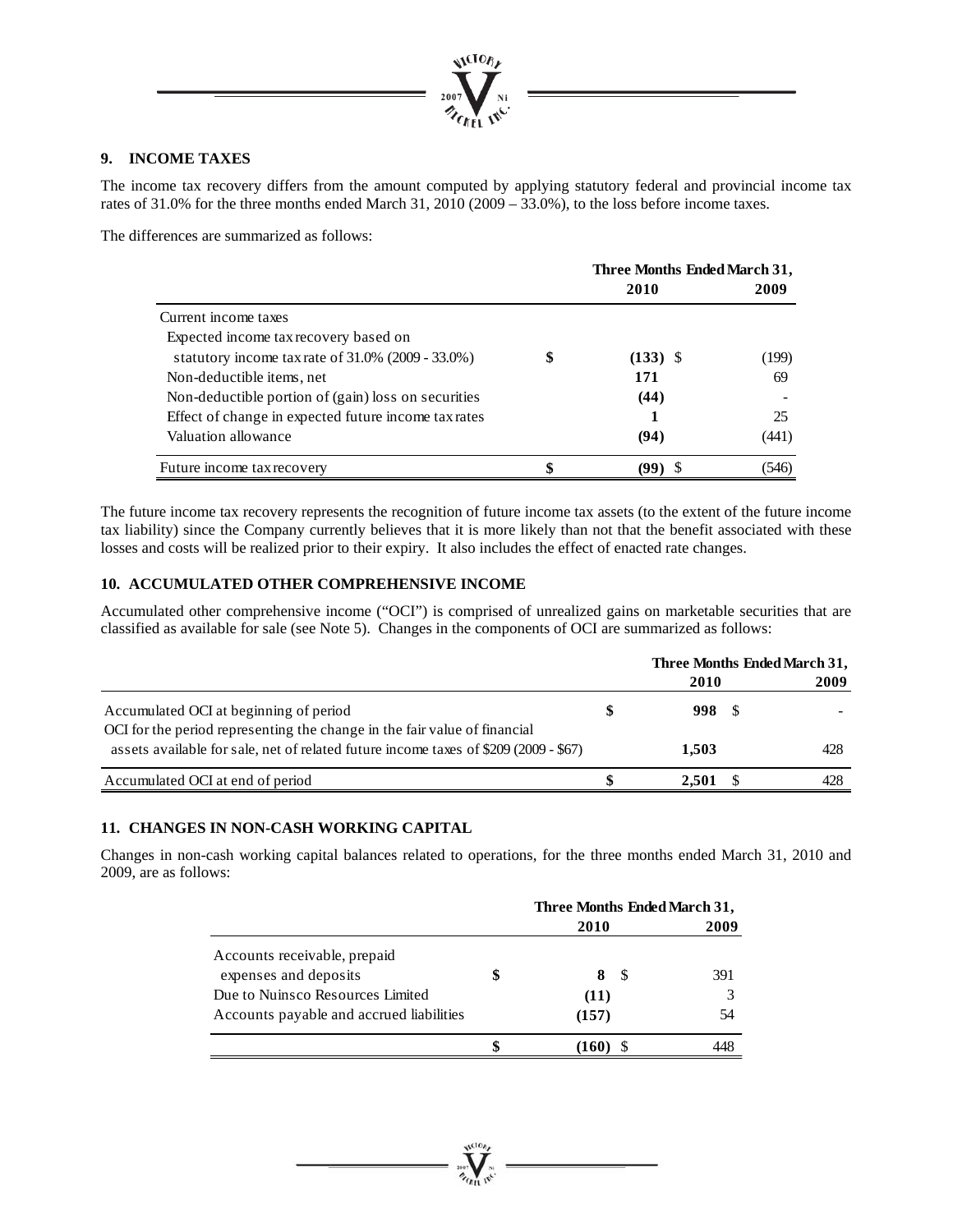

# **12. TRANSACTIONS WITH RELATED PARTIES AND MANAGEMENT AGREEMENT**

Included in accounts payable and accrued liabilities at March 31, 2010 are amounts due to officers and directors of the Company in the amount of \$95,000 (December 31, 2009 - \$265,000). These amounts relate primarily to directors' fees and expense reimbursements payable.

The Company shares management, administrative assistance and facilities with Nuinsco pursuant to a management agreement. The costs payable by the Company under the arrangement are recorded at the exchange amount which is equal to the cost to Nuinsco of such services plus 10 per cent. The management agreement commenced February 1, 2007 and is terminable by Nuinsco upon 90 days notice and by the Company upon 180 days notice. Costs charged to the Company in the three months ended March 31, 2010 amounted to \$170,000 (2009 - \$150,000) and have been included in general and administrative expenses. In addition, project-related costs aggregating \$18,000 have been charged to the Company by Nuinsco during the first quarter of 2010 (2009 - \$17,000) and are included in exploration and development costs on the balance sheet. The Company charged Nuinsco \$5,000 for the three months ended March 31, 2010 for project-related costs incurred by it on behalf of Nuinsco (2009 - \$4,000).

Amounts due to Nuinsco are unsecured, non-interest bearing and due on demand.

# **13. SUBSEQUENT EVENTS**

Subsequent events not otherwise disclosed in these financial statements are as follows:

#### **Flow-through Financing**

On April 9, 2010, the Company completed the second tranche of a flow-through financing of 6,570,861 units of securities at a price of \$0.21 per Unit generating gross proceeds of \$1,380,000. Each Unit comprises one common share and one-half of one common share purchase warrant. Each whole warrant entitles the holder to purchase one common share at an exercise price of \$0.26 for a period of 12 months from closing. The Company also issued 250,000 finder warrants which entitle the holder to purchase one common share at an exercise price of \$0.175 for a period of 12 months from issuance.

# **Additional Subscription to Prophecy**

On April 22, 2010, the Company subscribed for an additional 675,500 Units in Prophecy at \$0.59 per Unit pursuant to a private placement. Each Unit consists of one common share and one half of one common share purchase warrant, each whole warrant is exercisable at \$0.80 for a two-year period subject to reduction. If the closing price of the Prophecy shares is at least \$1.10 for 20 consecutive trading days at any time following four months and a day from closing, Prophecy may provide notice to reduce the remaining exercise period of the warrants to not less than 30 days from the date of such notice.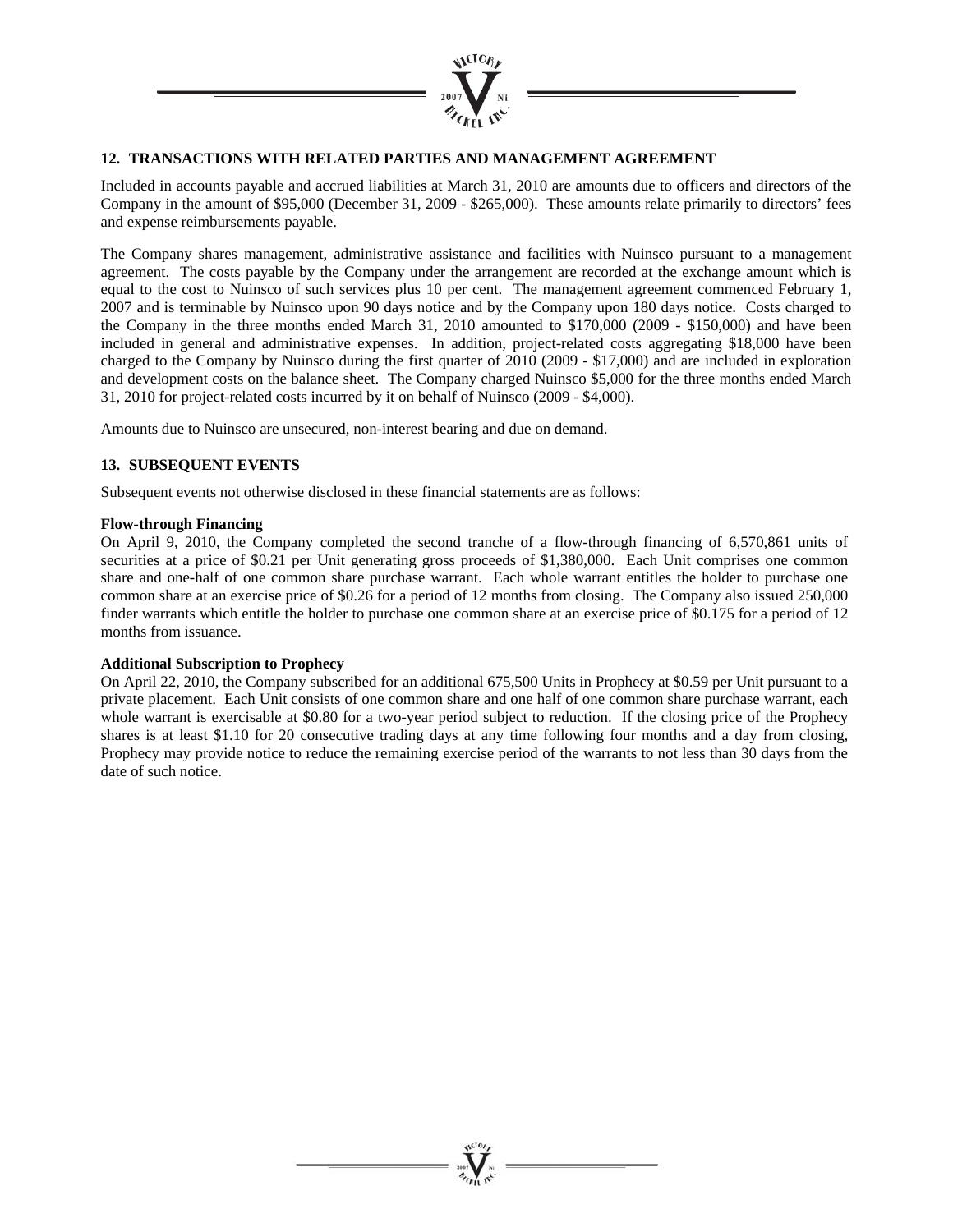

# **VICTORY NICKEL INC.**

# **MANAGEMENT'S DISCUSSION AND ANALYSIS**

# **FOR THE THREE MONTHS ENDED MARCH 31, 2010**

**DATED MAY 6, 2010** 

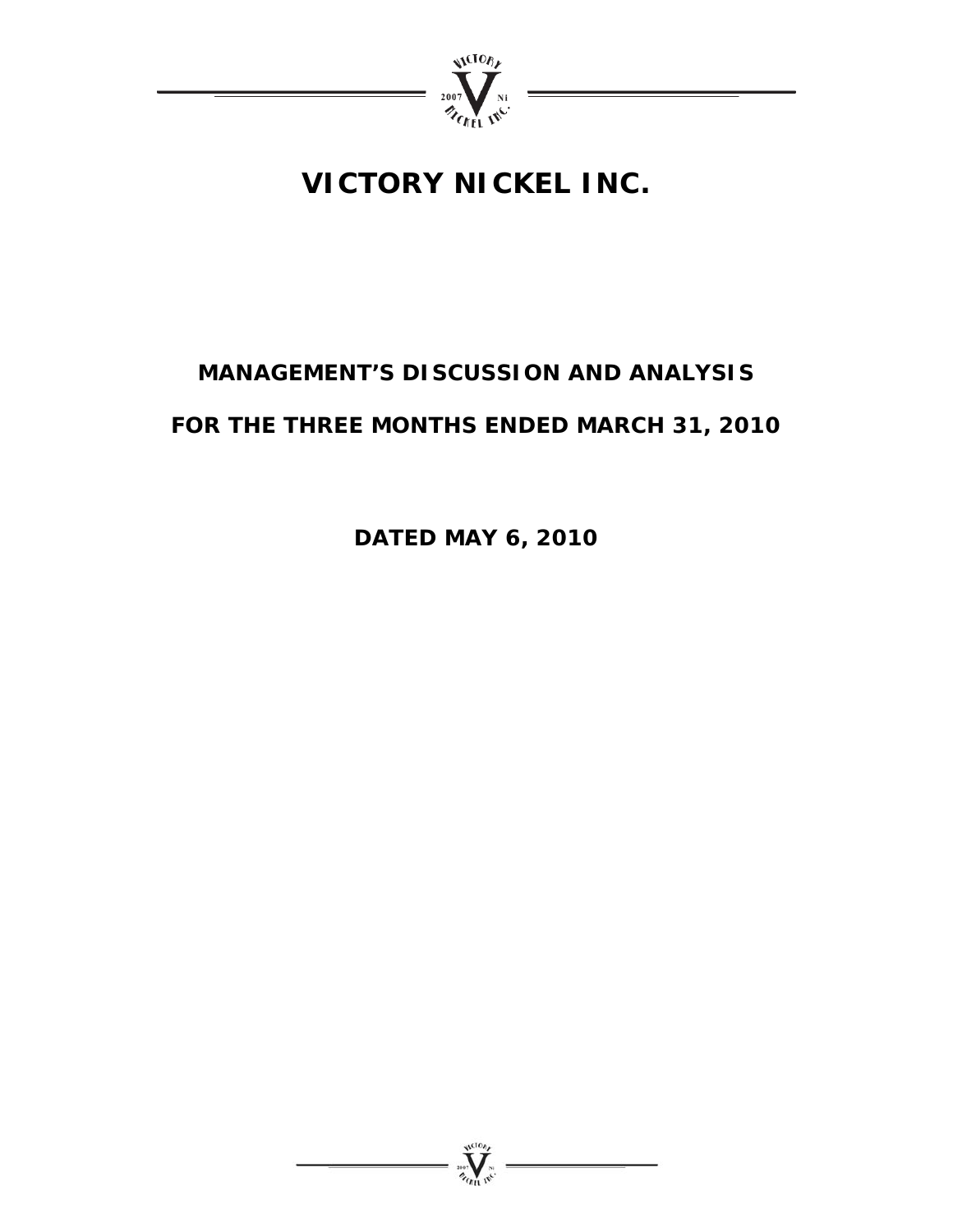

# **VICTORY NICKEL INC. MANAGEMENT'S DISCUSSION AND ANALYSIS For the Three Months ended March 31, 2010**

The following discussion of the results of operations, financial condition and cash flows of Victory Nickel Inc. ("Victory Nickel" or the "Company") prepared as of May 6, 2010 consolidates management's review of the factors that affected the Company's financial and operating performance for the three months ended March 31, 2010, and factors reasonably expected to impact on future operations and results. This discussion is intended to supplement and complement the Company's unaudited interim financial statements for the three months ended March 31, 2010 ("Unaudited Interim Financial Statements") and the Company's audited consolidated financial statements for the year ended December 31, 2009 ("2009 Audited Financial Statements") and the notes thereto. Readers are encouraged to consult the 2009 Audited Financial Statements which were prepared in accordance with Canadian generally accepted accounting principles ("Canadian GAAP") and are available at www.sedar.com and at the Company's website www.victorynickel.ca. All amounts disclosed are in Canadian dollars unless otherwise stated. All tabular amounts are in thousands of Canadian dollars.

# **COMPANY OVERVIEW**

Victory Nickel is a Canadian exploration and development-stage mineral resource company (an enterprise in the development stage as contemplated within Accounting Guideline 11 of the Canadian Institute of Chartered Accountants ("CICA")) and is engaged in the acquisition, exploration and development of nickel projects in Canada.

Formed on February 1, 2007, Victory Nickel owns 100% of four advanced sulphide nickel projects: the Minago, Lynn Lake (refer to option agreement with Prophecy Resources Inc. ("Prophecy") described in the Unaudited Interim Financial Statements) and Mel projects in Manitoba and the Lac Rocher project in Québec. The results of a definitive feasibility study on the Minago Project ("DFS") were announced in December 2009. At the Lac Rocher Project, a review of the preliminary economic assessment ("PEA") is ongoing to better reflect current cost realities and permitting efforts will continue in preparation to advance to mining when metal prices recover. At the Mel project, the Company is preparing an internal study to evaluate the production potential and to identify the next program required to advance the Project.

# **HIGHLIGHTS**

During and subsequent to the three months ended March 31, 2010, the Company:

- Completed a non-brokered private placement financing in two tranches that generated aggregate gross proceeds of \$2,065,708.
- Signed a contract with a consortium of Aboriginal contractors from the communities surrounding Minago for construction of a 4.3km exploration road at the Minago site providing direct access from paved Hwy 6 to a limestone outcrop and the property in general.
- Completed construction of the Minago exploration road in April, on time and on budget.
- Hosted an analyst site visit at the Minago project.
- Began and completed the 2010 diamond drilling program at Minago, which comprised approximately 10,000 metres of diamond drilling designed to upgrade and add to the known resource and further evaluate North Limb mineralization.
- Announced positive results from the first seven holes of the Minago drill program.
- Continued to evaluate financing structures in an effort to ensure that Minago mine development will proceed on a timely basis.
- Continued discussions with Vale Inco Limited ("Vale Inco") with respect to Vale Inco's 51% back-in right on the Mel project. A decision is expected in the third quarter.
- Produced a positive internal economic evaluation of the Mel project and initiated a 43-101-compliant economic evaluation .
- Began a comprehensive re-evaluation of the Lac Rocher project in light of current metal price levels.
- Participated in a private placement with Prophecy; Prophecy optioned the Lynn Lake project from the Company in October 2009.
- Completed and filed the Minago Environmental Impact Statement (EIS), the most significant milestone in the Minago permitting process.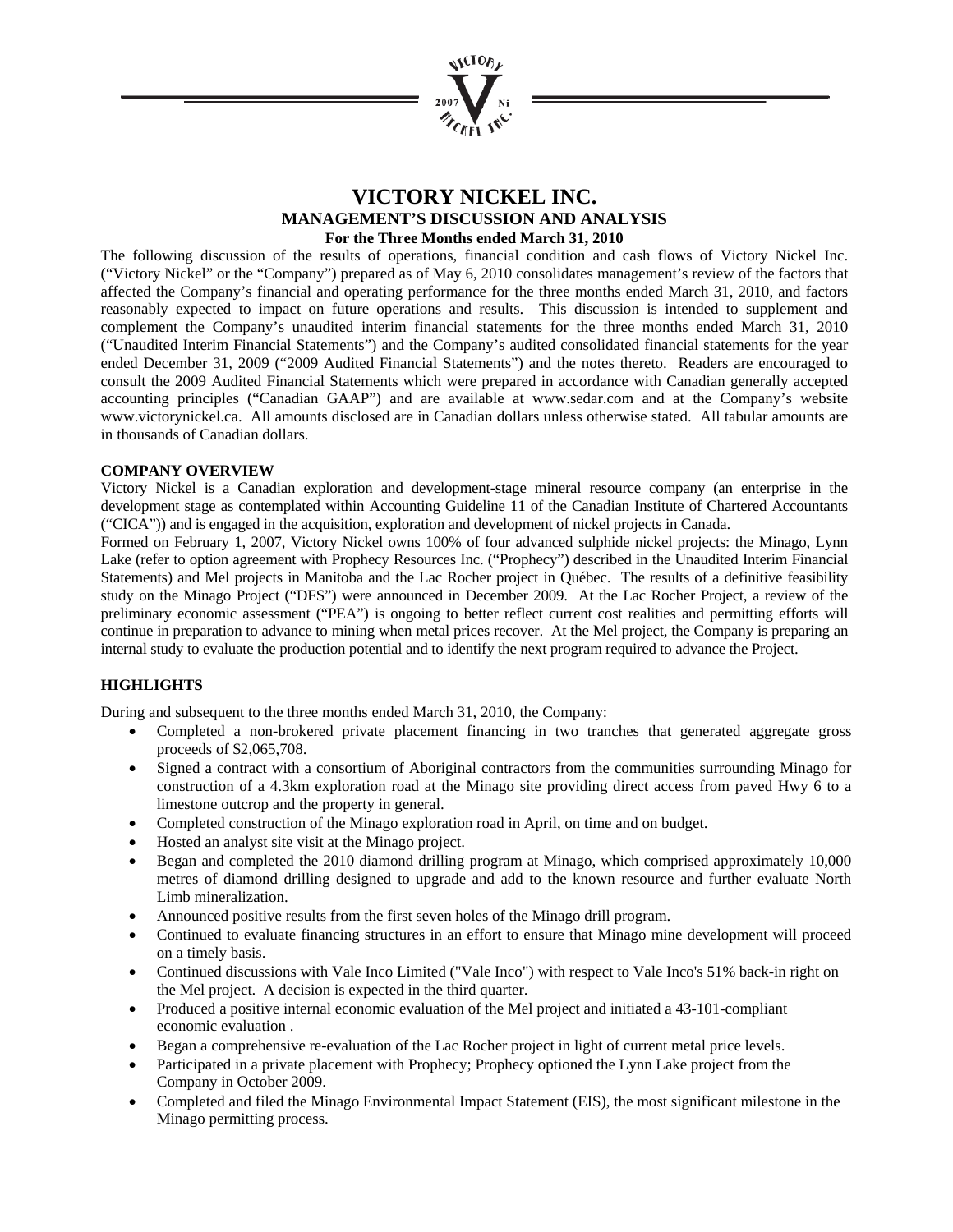#### **OUTLOOK**

The metals market has experienced extreme volatility over recent years. Nickel in particular has seen some historically high pricing at above US\$24 per pound just to very quickly find itself at below US\$5 per pound. Similar swings were experienced by copper, zinc and lead, all of which have recovered sooner than nickel. Just as in the last metal price surge, nickel seems to lag the recovery. We are now seeing the start of what could be the recovery we have been waiting for. Nickel has increased to the US\$12 per pound range for the first time since mid-2008. Victory Nickel considers this an attractive price and would welcome it as a long-term average. Market consensus appears to be settling on a US\$10 per pound price. CRU, a London-based research group are suggesting that nickel production may fall behind demand in 2010 for the first time in four years on increased stainless steel production, the largest user of nickel. Although LME inventories appear high, we believe that consumers have been destocking to conserve cash and have depleted their inventories, especially in the United States. China continues to be the main influence on all metal prices and it is expected to boost output by 19% this year. The US economy is showing signs of recovery, especially in the automotive sector. As the US economy recovers, capacity utilization will increase.

All this bodes well both for the price of nickel and for Victory Nickel. We believe that the time to build mines is when prices are recovering. We are there now and are planning for a robust nickel market for many years.

For this reason, completion of the Minago DFS is timely and the Company plans to move ahead with this mega project. Financing is the immediate challenge, but the strengthening of metal prices should help us to meet it.

The Company's Mel project has been inactive for some time as we await a decision by Vale Inco on their back-in right. This decision is expected before the end of summer. Mel is a project which should be advanced while metal prices are attractive.

The equity markets have been good to the major mining companies as they recovered from the lows of 2008. Unfortunately, this recovery has yet to filter down to the juniors such as Victory Nickel but we are confident that, once the majors are fully priced, investors' attention will shift to the junior level. We believe that this time is quickly approaching.

The global financial crisis which appeared to be behind us with signs of recovery in many countries has recently been set back with the sovereign debt crisis in Greece and the potential for other countries in the EU to be in a similar situation as Greece. It is yet unknown how this will affect our industry.

Victory Nickel's objective continues to be to transition from developer to nickel producer. This is eminently possible with its four sulphide nickel projects. With the Minago DFS completed, we are accelerating our efforts to structure a financing proposal that will work in today's environment. At the same time, we are reviewing opportunities to maximize the economics of Minago. A recent drill program to upgrade resources in the area of the pit appears to suggest that mineable tonnage will be increased. Minago will be a mega project for Manitoba which will make a significant contribution to the welfare of that province and its residents, particularly those living in the Minago area. We are receiving the full support of the Manitoba government and communities of interest to move the project forward.

In April, the Company filed its EIS with regulators in Manitoba which represents the final stage in the permitting process. This is a major achievement and represents the culmination of four years of work by the Company and its third-party consultants. It will form the blueprint for the mine and is the final step or requirement to preparing the project for development. Filing of the EIS triggers a 30-day public comment period. Construction at Minago is expected to provide approximately 600 jobs and 400 full-time jobs during production.

During 2009, the Company entered into an agreement to option its Lynn Lake property("Lynn Lake") to Prophecy. In addition to receiving cash, the Company became a 10% shareholder of Prophecy and will share in the upside potential of Lynn Lake through this equity stake. Prophecy is advancing this project as expected and is planning a drill program. Prophecy's strategy is to create appeal to international institutional investors by consolidating advanced projects in a range of commodities located worldwide. In addition to the Lynn Lake property, Prophecy presently has an interest in a copper/molybdenum property in BC, a vanadium project in Ontario and recently completed a merger with Red Hill Energy Inc. which has interests in coal in Mongolia. By executing this strategy, Prophecy's market capitalization has increased significantly since the fourth quarter of 2009 and those benefits are passed on to Victory Nickel via its shareholding.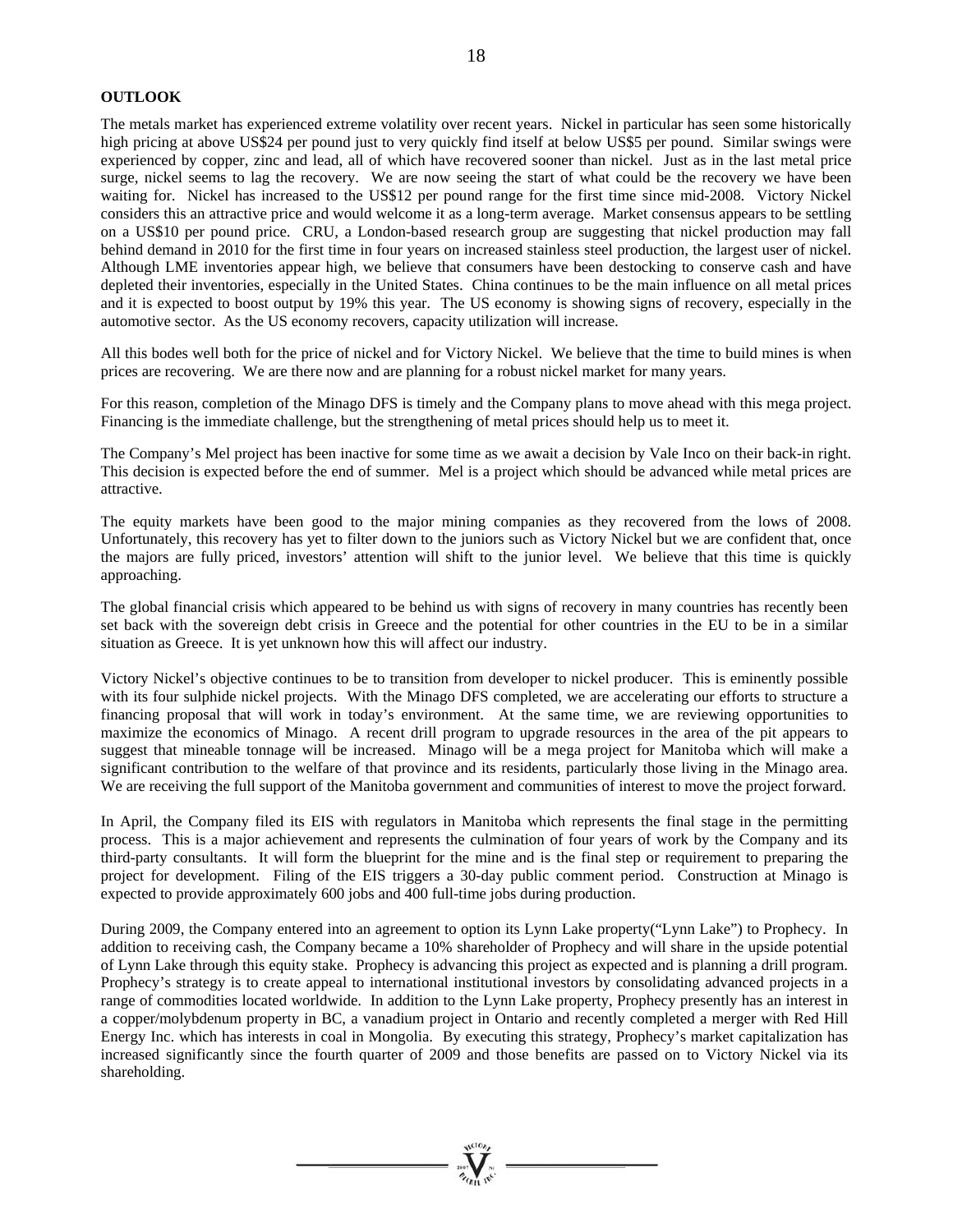Lac Rocher continues to be held ready to develop until such time as metal prices are attractive enough to generate positive cash flow. With the price of nickel in the US\$12 per pound range and the price of copper above US\$3.30, that time may be near.

With four projects and over 900 million pounds of in-situ nickel in NI 43-101-compliant measured (171 million pounds) and indicated (778 million pounds) resources, plus an additional 244 million pounds of in-situ nickel in inferred resources, Victory Nickel has one of Canada's largest undeveloped sulphide nickel inventories. Victory Nickel will continue to take advantage of the worldwide shortage of sulphide nickel assets and to capitalize on higher nickel prices as they return.

#### **RESULTS OF OPERATIONS**

#### *Three Months Ended March 31, 2010 Compared With Three Months Ended March 31, 2009*

For the three months ended March 31, 2010, the Company had a net loss of \$332,000 or \$0.00 per share (2009 - net loss of \$48,000, or \$0.00 per share).

The loss resulted from general and administrative expenses of \$377,000 (2009 - \$427,000), stock option compensation of \$544,000 (2009 - \$191,000) and, in 2010 included the \$203,000 recovery with respect to the Lynn Lake property as a result of option amounts received in excess of the recorded value of the property. Results in 2010 include a gain on securities held for trading of \$282,000 related to the Company's interest in Prophecy and are shown net of a recovery of future income taxes of \$99,000 (\$546,000 in 2009).

General and administrative expenses include \$170,000 in costs charged by Nuinsco Resources Limited ("Nuinsco") as described under related party transactions and management agreement below (2009 - \$150,000). Costs allocated from Nuinsco pursuant to the management agreement between the Company and Nuinsco are activity related. The relationship with Nuinsco allows the Company to have access to disciplines which would otherwise be cost-prohibitive to a junior company.

Costs reduced in 2010 by approximately \$50,000, from \$427,000 to \$377,000. Discretionary expenditures continue to be closely monitored. Costs in the first quarter of 2009 included consulting and audit fees as well as premises costs related to the operation of the Sudbury office of Independent until it was functionally amalgamated into the Toronto office in the second quarter. In addition, there were fewer directors' meetings in 2010 and therefore lower directors' fees in 2010. Expenses in 2009 included provisions for Part XII.6 tax on unexpended flow-through amounts; there were no unexpended amounts subject to such tax in 2010.

The costs of public company compliance for Victory Nickel in the first quarter of 2010 are approximately \$205,000 compared with \$210,000 in 2009. Such costs are non-discretionary and are weighted to the first quarter of a financial year. In 2009, the Company decided to eliminate the formal review process formerly performed by its auditors on its interim information as an additional way to conserve cash resources; this approach has continued in 2010.

Stock option compensation expense relates to stock options granted to officers, directors and employees, some of which are vesting in future periods. The expense in the first quarter of 2010 reflects the grant of 5,490,000 options at a weighted average exercise price of \$0.16. The expense in 2009 reflected the grant of 6,065,000 options at a weighted average exercise price of \$0.05. The value assigned to the stock options was calculated using the Black-Scholes optionpricing model as explained in Note 8 to the Company's Unaudited Interim Financial Statements.

Management of the Company determined that no significant impairment had been experienced in its exploration and development projects in the period. Metals prices and other market factors continue to improve. This conclusion is discussed further under Impairment Analysis Update below. The Company received a favourable feasibility study on its Minago project and is presently reviewing alternative financing opportunities to move the project ahead as well as opportunities to optimize the feasibility study itself. In the first quarter of 2010, the all-season road at Minago was completed and drilling to extend resources was substantially complete.

In the first quarter of 2010, the Company received additional consideration from the Lynn Lake option with Prophecy in the form of cash of \$300,000 and 2,419,548 shares of Prophecy with a fair value of \$968,000. In accordance with Canadian GAAP, the fair value of such consideration is deducted from the value of the property until it reaches \$nil. Any excess of consideration over the recorded value is treated as a recovery of exploration and development projects and recorded through operations. Accordingly the Company recorded a recovery of \$203,000 through operations in the first quarter of 2010.

 $\sum_{\alpha}$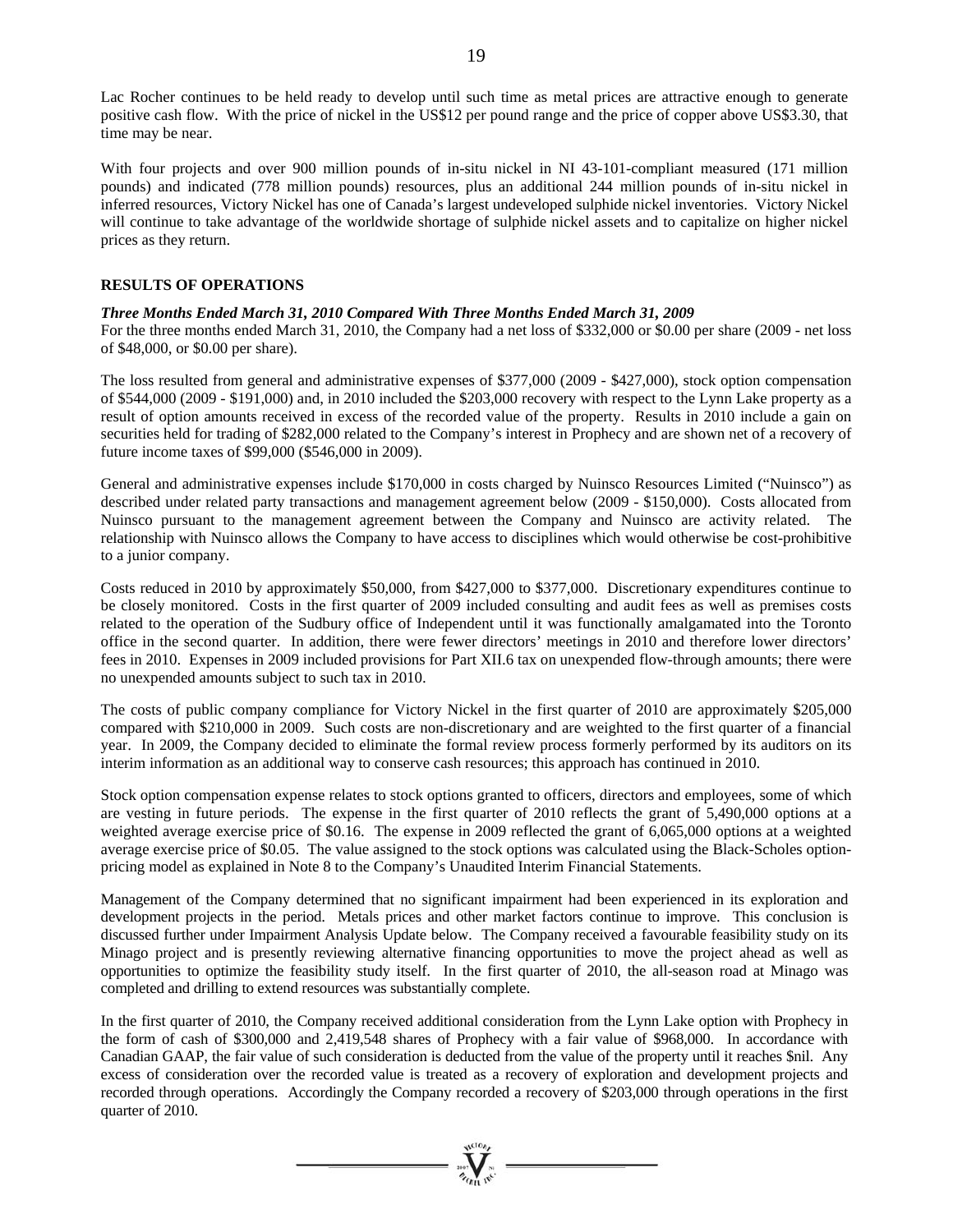As part of the option agreement with Prophecy, the Company is entitled to maintain its 10% interest in Prophecy by participating in financings of the company. In the first quarter of 2010, the Company acquired 570,270 Units comprising one share and one-half of a share purchase warrant in Prophecy at a cash cost of \$0.30 per unit. At that time, the fair value of each share was \$0.41. In accordance with Canadian GAAP, the difference of \$0.11 per Unit is a gain on security held for trading and an amount of \$63,000 was recorded through operations. The warrants were valued at acquisition using the Black-Scholes option-pricing model with an additional gain on securities held for trading being recorded through operations of \$82,000. At March 31, 2010, the warrants were revalued and an additional \$137,000 was recorded through operations at that time. The assumptions used are disclosed in Note 5 to the Company's Unaudited Interim Financial Statements.

It is important to note that any future changes in the value of the Prophecy warrants will be reflected through operations. Given the high level of volatility being experienced by Prophecy shares in the marketplace, such changes could be significant.

In the fourth quarter of 2008, the Company changed its assessment of the likelihood that the benefit associated with certain of the losses and costs creating future income tax assets will be realized prior to their expiry. The expiry of noncapital losses is detailed in Note 10 to the Company's 2009 Audited Financial Statements. Accordingly, the Company has recorded a future income tax recovery of \$99,000 in the first quarter of 2010 (2009 - \$546,000).

Other comprehensive income in the three months ended March 31, 2010 relates to changes in the market value of the Company's available-for-sale investments of \$1,712,000, net of income taxes of \$209,000. The most significant change is in the value of Prophecy shares which were \$0.94 per share as at March 31, 2010.

The changes in other balances not specifically addressed in this or other sections of this Management's Discussion & Analysis ("MD&A") are as follows:

Marketable securities as at March 31, 2010 consist of the Company's available-for-sale investments and securities heldfor-trading. The fair value of shares held at December 31, 2008 improved but the largest increase is from Prophecy shares received pursuant to the option of Lynn Lake, along with the acquisition of further shares by the Company to maintain a 10% interest in Prophecy.

Accounts payable and accrued liabilities consist primarily of project-related expenditures, and increased over December 31, 2009 balances because of road construction and drilling activity at the Minago project.

Share capital has increased over December 31, 2009 as a result of a the flow-through private placement which closed in February and generated gross proceeds of \$686,000 and is discussed more fully under Liquidity and Capital Resources below. Accumulated other comprehensive income reflects the improvements in the market values of available-for-sale securities.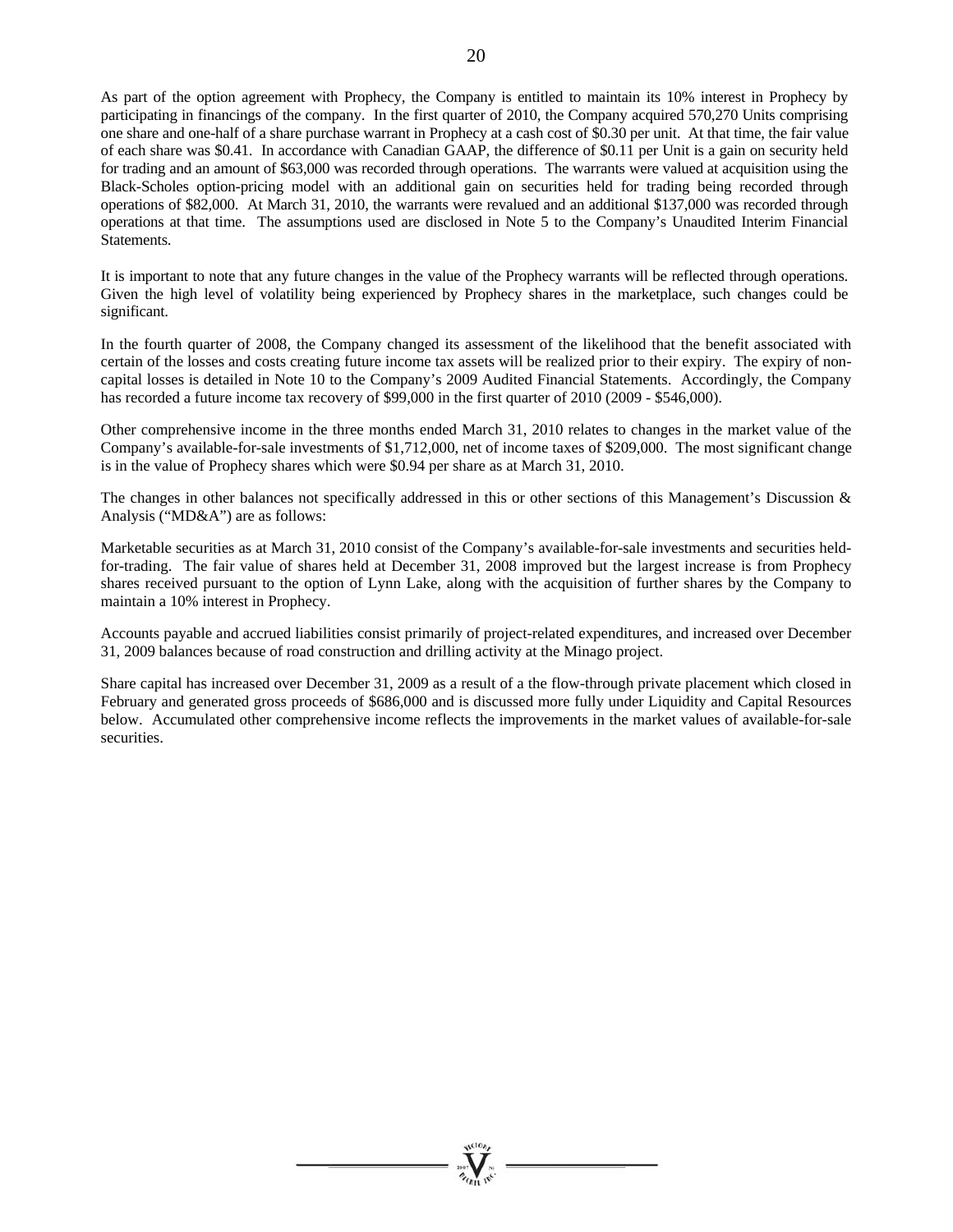#### **SUMMARY OF QUARTERLY RESULTS**

Selected financial information for each of the last nine quarters ended March 31, 2010 is as follows:

| <b>Fiscal year 2010</b>                     |                 |         |                 |         |           |         | Quarter            |
|---------------------------------------------|-----------------|---------|-----------------|---------|-----------|---------|--------------------|
| Revenue and other income                    |                 |         |                 |         |           |         | \$<br>6            |
| Net loss                                    |                 |         |                 |         |           |         | \$<br>(1)<br>(332) |
| Comprehensive income                        |                 |         |                 |         |           |         | \$<br>(2)<br>1,171 |
| Loss per share - basic and diluted          |                 |         |                 |         |           |         | \$<br>(0.00)       |
| Fiscal year 2009                            |                 | Quarter | $3^{rd}$        | Quarter | $2^{nd}$  | Quarter | Quarter            |
| Revenue and other income                    | \$              | 8       | \$              | 220     | (4)<br>\$ | 39      | \$<br>27           |
| Net (loss) income                           | \$              | (229)   | \$              | 35      | \$        | (343)   | \$<br>(48)         |
| Comprehensive income (loss)                 | \$              | 359     | (3)<br>\$       | 145     | (5)<br>\$ | (471)   | \$<br>380          |
| (Loss) income per share - basic and diluted | \$              | (0.00)  | \$              | 0.00    | \$        | (0.00)  | \$<br>(0.00)       |
| Fiscal year 2008                            | $4^{\text{th}}$ | Quarter | 3 <sup>rd</sup> | Quarter | $2^{nd}$  | Quarter | Quarter            |
| Revenue and other income                    | \$              | 46      | \$              | 41      | \$        | 45      | \$<br>109          |
| Net loss                                    | \$              | (1,050) | (6)<br>\$       | (543)   | \$        | (520)   | \$<br>(430)        |
| Comprehensive income (loss)                 | \$              | 450     | (7)<br>\$       | (2,107) | (8)<br>\$ | (1,513) | \$<br>627          |
| Loss per share - basic and diluted          | \$              | (0.01)  | \$              | (0.00)  | \$        | (0.00)  | \$<br>(0.00)       |

(1) Net loss for the period reflects \$544,000 stock option expense, \$203,000 recovery on the Lynn Lake option with Prophecy and \$282,000 gain on securities held for trading.

(2) Comprehensive income for the period includes \$1,503,000 other comprehensive income related to the improvement in market values of the Company's available-for-sale investments net of income taxes.

(3) Comprehensive income for the period includes an increase in the market value of available-for-sale securities, previously written down through operations in the fourth quarter of 2008.

(4) Revenue for the period includes \$211,000 gain on sale of shares.

(5) Comprehensive income for the period reflects the partial recovery of the market value of available-for-sale investments.

(6) The net loss for the period includes \$2,040,000 writedown of shares, offset by future income tax recoveries of \$1,544,000.

(7) Comprehensive income for the period reflects the effect of the net loss combined with the effects of the transfer through operations of the change in market value of shares.

(8) Comprehensive loss for the period reflects the decline in market value of available-for-sale shares.

#### **LIQUIDITY AND CAPITAL RESOURCES**

At March 31, 2010, the Company had working capital, including cash and cash equivalents, totalling \$4,789,000 (December 31, 2009 - \$4,261,000). Cash equivalents include bank-guaranteed investment certificates and bank discount notes. The Company has a corporate policy of investing its available cash in Canadian government instruments and certificates of deposit or other direct obligations of major Canadian banks, unless otherwise specifically approved by the Board.

During the three months ended March 31, 2010, the Company used \$531,000 in operating activities, (three months ended March 31, 2009 – cash from operating activities of \$48,000) comprising cash used in operations before changes in non-cash working capital of \$371,000 (2009 - \$400,000). In the three months ended March 31, 2010, non-cash working capital balances reduced by \$160,000 primarily as a result of a decrease in non-project accounts payable (2009 – an increase of \$448,000 including a \$391,000 decrease in accounts receivable, prepaid expenses and deposits). Accounts receivable at December 31, 2008 included approximately \$351,000 of GST recoverable which was settled in early 2009.

As the Company is in the development stage, there are no revenues to recover expenses and the operating activities represent the corporate and administrative costs incurred mostly to maintain a public company. The Company estimates that such costs in 2009 amounted to \$639,000. In the three months to date, such costs are estimated at \$205,000. Consequently, the Company's liquidity is reduced unless and until there are financing activities to provide funds. Note that the costs cited above do not include the costs of financing arrangements which are deducted directly from equity.

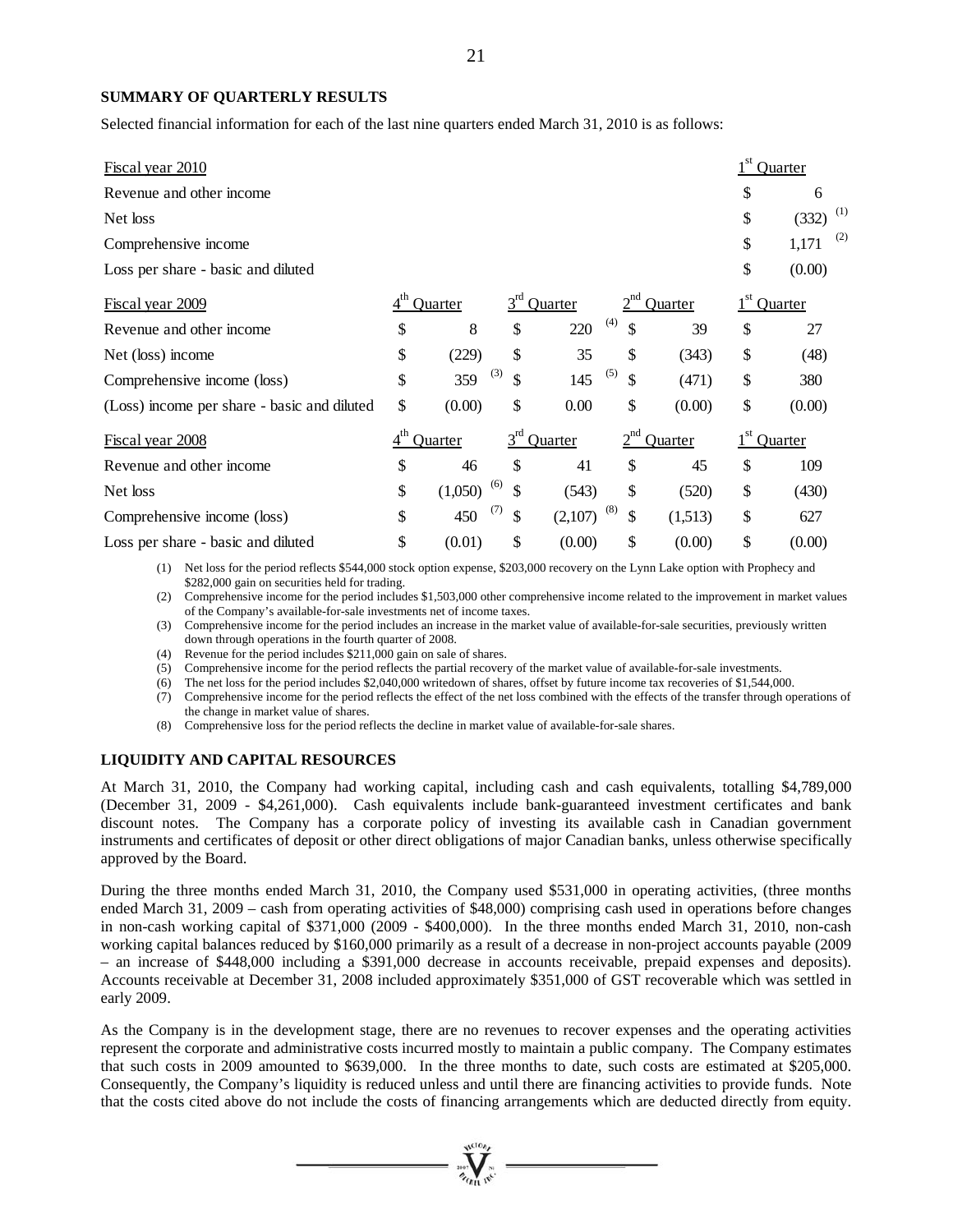Financing activities for the period generated gross proceeds of \$686,000 (2009 - \$nil) before issue costs of approximately \$68,000. This represented the completion of the first tranche of a flow-through financing of 3,429,139 Units of securities at a price of \$0.20 per Unit. Each Unit comprises one common share and one-half of one common share purchase warrant. Each whole warrant entitles the holder to purchase one common share at an exercise price of \$0.26 for a period of 12 months from closing. The second tranche closed on April 9, 2010 and generated gross proceeds of \$1,380,000 through the issuance of 6,570,861 Units at \$0.21 per Unit – each Unit as described above. On completion of the second tranche, the Company issued 250,000 finder warrants which entitle the holder to purchase one common share at an exercise price of \$0.175 for a period of 12 months from issuance.

In August 2009, the Company successfully completed a rights offering which included the issuance of 32,744,976 share purchase warrants. Whole warrants are exercisable at \$0.12 during the 12-month period commencing August 18, 2010. As at March 31, 2010, the Company's shares had a closing price of \$0.135 and the warrants, although not exercisable, were "in-the-money". Aggregate proceeds from the warrants, if fully exercised, would amount to \$3,929,000.

Flow-through financings do not provide the funding necessary to meet corporate expenditures which do not qualify for flow-through eligibility. The significant cost to maintain the Company's public listing cannot be financed with flowthrough shares. Proceeds from the Company's warrants are not flow-through, are "hard" dollars and can be utilized without restriction. As at March 31, 2010, the Company had fulfilled its commitment under the flow-through financing completed in February.

The Minago DFS has been completed and the Company plans to move ahead with this mega project. Financing is the immediate challenge but the strengthening of metal prices should help meet this challenge.

During the three months ended March 31, 2010, investing activities used \$2,094,000, compared with \$1,213,000 in 2009. An aggregate of \$2,223,000 was used to advance exploration and development projects (2009 - \$1,213,000). Funds of \$300,000 were received in January, 2010 on account of the option agreement with Prophecy for the Lynn Lake property. The Company exercised its right to maintain its 10% interest in Prophecy by participating in a financing by Prophecy and acquired additional Prophecy securities for \$171,000. As described earlier, the fair value of such securities improved significantly to March 31, 2010. Although not a cash transaction, the Company received its initial holding of Prophecy shares of 2,419,548 in January – these were subject to a customary hold period which expired on May 1, 2010 and are now available for sale by the Company to fund its activities.

These activities required cash and cash equivalents of \$2,007,000 during the first three months of 2010, compared with cash requirements of \$1,165,000 for the three months ended March 31, 2009.

As described above, exploration and development companies such as Victory Nickel are heavily reliant upon the equity markets to fund their activities as they have no short-term sources of revenue other than through realization of assets. Opportunities available to Victory Nickel for financing would normally be through private placements in the equity markets. Despite experiencing some improvements during 2009 and in 2010, today's equity markets continue to make this alternative difficult if not impossible without incurring significant dilution to existing shareholders. The rights offering in 2009 was one way to raise financing while allowing existing shareholders the opportunity to participate and avoid dilution.

As mentioned above, the Company will consider all financing alternatives given appropriate pricing and other market conditions to advance its projects. The optioning of the Lynn Lake property is one way in which a corporate transaction to generate cash can be structured to add value for shareholders while maintaining an upside in the subject property. The Company currently owns 3,665,318 shares in Prophecy with a market value as at May 6, 2010 of \$0.70 per share as well as 622,885 warrants exercisable at \$0.40 and \$0.80. Further, the Company received \$400,000 in April 2010 and, in accordance with the option agreement, expects to receive additional amounts annually of \$1 million on March 1 of each of 2011, 2012 and 2013.

However, despite recent improvements, the market continues to be volatile and it is uncertain how future financing initiatives will be received and how successful they will be in generating cash to finance activities. In particular, the financing required for the Minago project is considerable.

The Company has good title to its projects and will continue to maintain the projects in good standing. Prophecy has expenditure commitments to meet on the Lynn Lake project as described earlier which mitigates the pressure on the

 $\sum_{\alpha}$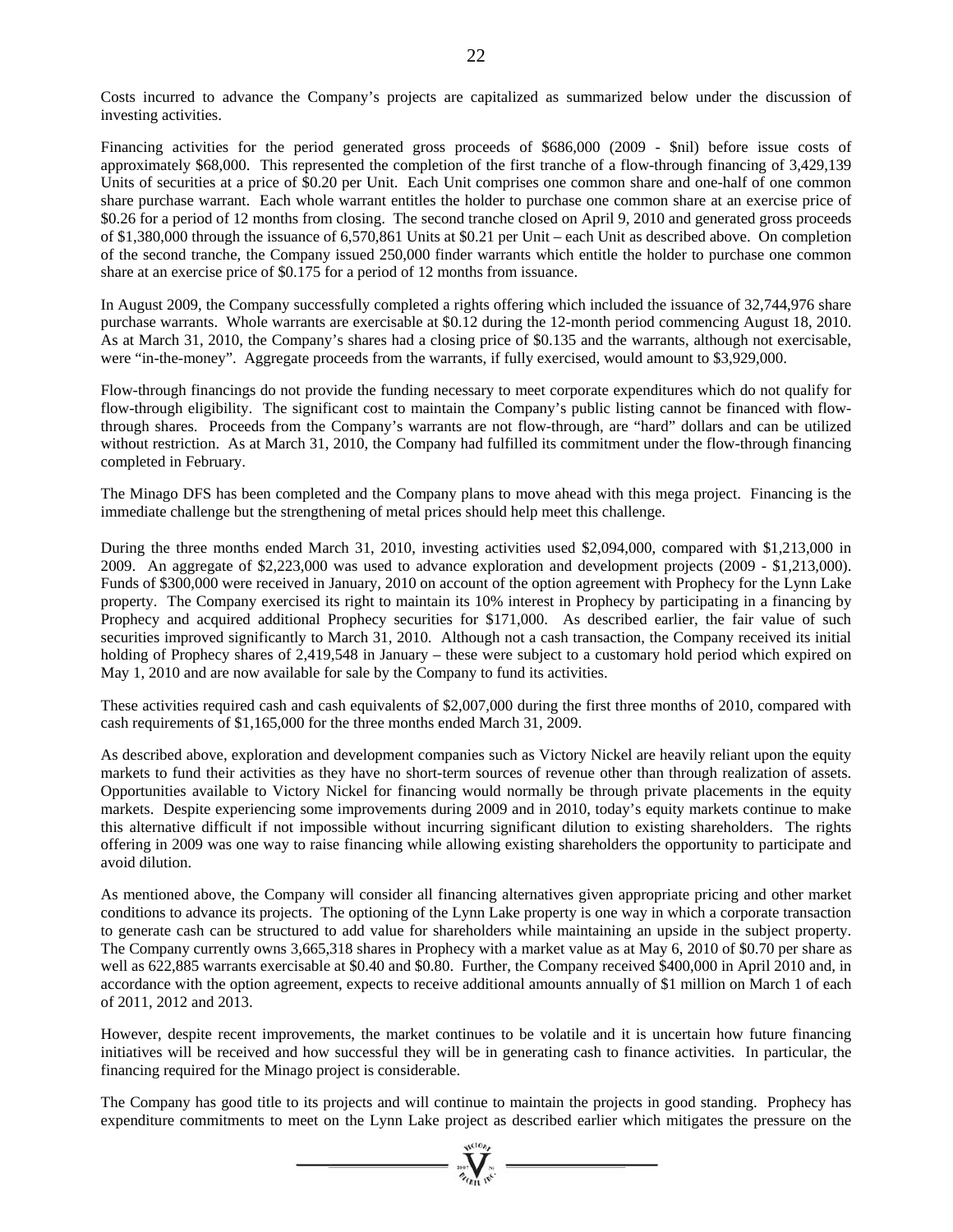Company to do so and maintains ongoing investment in the property. In the option documentation Victory Nickel made provisions to ensure that any failure on the part of Prophecy to meet its contractual commitments would result in the Lynn Lake property reverting to full ownership by Victory Nickel.

The Company's working capital requirements continue to be modest. At March 31, 2010, the major items requiring financing were Québec mining duties receivable aggregating \$28,000 and a GST receivable of \$152,000 which is expected to be received in May. The GST receivable is a function of project activity and averaged approximately \$53,000 per quarter in 2009. Monthly average administrative costs for 2010 are estimated at \$122,000, most of which are incurred to meet statutory requirements. As at March 31, 2010, the Company had fulfilled its obligation under flowthrough commitments for the 2010 financing. The financing in April will require flow-through expenditures to be completed by the end of 2011.

Given its current cash position, liquid assets and expected inflows as described, the Company continues to improve its financial position. However, it will monitor its activities closely and continue to spend wisely until additional financing is available. The operating cost reduction measures which were implemented in 2008 continue in force although a portion of salary deferrals were paid in 2009 and unpaid directors' fees for 2008 and 2009 were settled in early 2010.

Access road construction at Minago was completed in early 2010 and the drilling program results are being assessed as to whether resources can be upgraded in the designed open pit shell and on the North Limb.

Development of the Minago mine will require considerable financial resources. The Company is considering all manner of financings to proceed. Management is monitoring the outcome of financing initiatives being undertaken in the marketplace, such as rights offerings, equity issuances, etc. as well as market conditions. The Company is actively putting together a financing strategy which considers the market conditions in order to progress the Minago project.

#### **EXPLORATION AND DEVELOPMENT ACTIVITIES**

For the three months ended March 31, 2010, the Company incurred exploration costs on its nickel properties (before the effect of investment tax credits of \$220,000 and transfer of \$203,000 through operations with respect to the Lynn Lake option) of \$2,981,000 (2009 - \$637,000). This includes \$2,862,000 on the Minago project, \$76,000 on the Mel project, \$22,000 on Lynn Lake (before \$300,000 option payment received from Prophecy and fair value of Prophecy securities of \$968,000) and \$21,000 at the Lac Rocher project (2009 - \$527,000; \$7,000; \$66,000 and \$36,000, respectively).

Paul Jones, Vice-President, Exploration, is a "qualified person" as defined under NI-43-101, and he has supervised the preparation of the information relating to the material mineral projects of the Company described herein.

#### **Minago Project**

The Company's l00%-owned Minago project is located on the Thompson Nickel Belt in Manitoba, and is one of Canada's largest undeveloped sulphide nickel deposits with measured and indicated resources of 54.2 million tonnes grading 0.52% nickel, or 620 million pounds of in-situ nickel (0.25% nickel cut-off grade), comprised of an 11.1 million tonne measured resource grading 0.56% nickel and a 43.1 million tonne indicated resource grading 0.51% nickel. A further 14.6 million tonne inferred resource at 0.53% nickel contains an additional 170 million pounds of insitu nickel.

Following the completion of a scoping study in the fall of 2006, Wardrop, a Tetra Tech Company ("Wardrop") was engaged to conduct a feasibility study. Results of the DFS confirm that the development of an open pit mine and concentrator at Minago is technically and commercially feasible. The base case pricing uses three-year trailing averages for metal prices and the US: Canadian dollar exchange rate in accordance with the recommended practice of the US Securities and Exchange Commission Industry Guide 7. The DFS is based on mining open pit reserves only and does not incorporate the potential for underground mining that was included in the Preliminary Economic Assessment ("PEA") completed by Wardrop in November 2006.

Significant parts of the resources are below the pit bottom and require additional drilling to be upgraded from Inferred to Indicated. As a result, any resources below the pit bottom are not considered in estimating the economics of the DFS.

The DFS is posted at *www.sedar.com*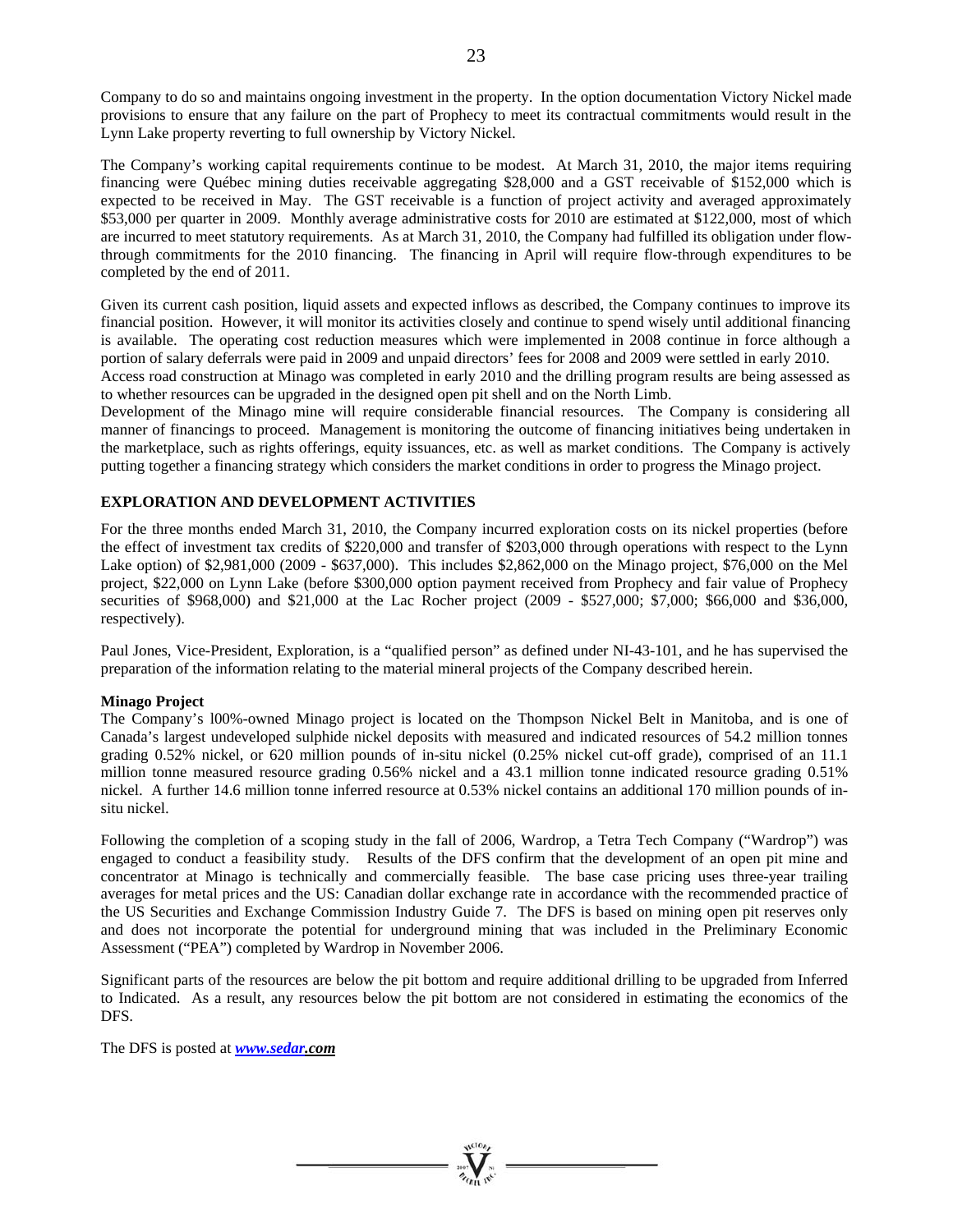# *Highlights of the DFS Base Case*

# *Overall Economics*

The Base Case was derived using a nickel price of US\$11.15 and an exchange rate of US\$0.9116: C\$1.00 and resulted in:

- An undiscounted cash flow (pre-tax) of \$917.7 million;
- A net present value ("NPV"), using a discount rate of 8%, of \$293.8 million;
- An internal rate of return ("IRR") of 17.66%;
- Capital costs primarily pre-production of \$596 million, including a contingency of \$50 million;
- A payback period of four years from the start of nickel production; and
- All other things remaining equal in the Base Case, a breakeven price of nickel of US\$5.06.

# *Production and Operating Statistics*

The Base Case reflected the following production and operating results for the open pit:

- A Measured and Indicated resource of Sulphidic Nickel ("Ni(S)") of 44.1 million tonnes grading 0.43% nickel;
- A Proven and Probable reserve of Ni(S) of 25.2 million tonnes grading 0.43% nickel;
- A strip ratio of 11.7:1 to mine the nickel including hydraulic fracturing sand ("frac sand") as overburden;
- Production of the world's highest grade nickel concentrate at 22.3% Ni with 10.4% magnesium oxide ("MgO") content;
- Total ore tonnes mined over a seven-year nickel production mine life is 57.1% of the Measured and Indicated Ni(S) resource;
- The open pit mine would average annual ore production of 3.6 million tonnes with average annual nickel production in concentrate of approximately 11,000 tonnes; and
- Average annual frac sand sales revenue, net of freight, of \$70 million.

# *Production Costs per Pound of Nickel*

- Cash cost (C-1), net of credits, of \$2.12 (US\$1.94);
- Metal by-product credits of \$0.79 (US\$0.72);
- Frac sand by-product value of \$4.04 (US\$3.68); and
- Cash cost before by-product credits of \$6.95 (US\$6.34).

Minago is one of Canada's largest undeveloped sulphide nickel deposits and has been shown to be capable of producing a nickel concentrate grading up to 22.3%, making it the world's highest grade nickel concentrate. In addition to metal by-products such as copper, cobalt, gold, platinum, palladium, silver and rhodium, a layer of silica sand averaging approximately 9 metres thick overlies the nickel mineralization within the open pit. With the optimum grading splits, approximately 84% of annual sand production is marketable frac sand, which is used to improve recoveries in the oil and gas industry. The frac sand forms part of the overburden that must be removed prior to mining the nickel ore. According to the DFS, production of frac sand could begin 20 months after the start of mine development.

A work program conducted through the winter of 2010 has consisted of 26 drill holes comprising 9,680.75m. The work program was in large part directed at optimizing the near surface resource at Minago to enhance the economics of the deposit. As expected, drilling continued to intersect mineralization at the top of the deposit near the contact with the immediately overlying sandstone (frac sand) that was excluded by Wardrop, from the resource and reserve estimates used in the DFS due to a perceived lack of drill coverage. In addition, a significant portion of in-pit resources currently classified as Inferred are expected to be upgraded to at least the Indicated category for inclusion in future economic evaluations. The Company is presently collecting and assessing the results of the drilling program.

# *Frac Sand*

Frac sand is a significant contributor to the positive economics at Minago. As part of the DFS, Outotec produced a feasibility-level design for a frac sand plant complete with capital and operating costs to produce 1,140,000 tonnes of frac sand annually.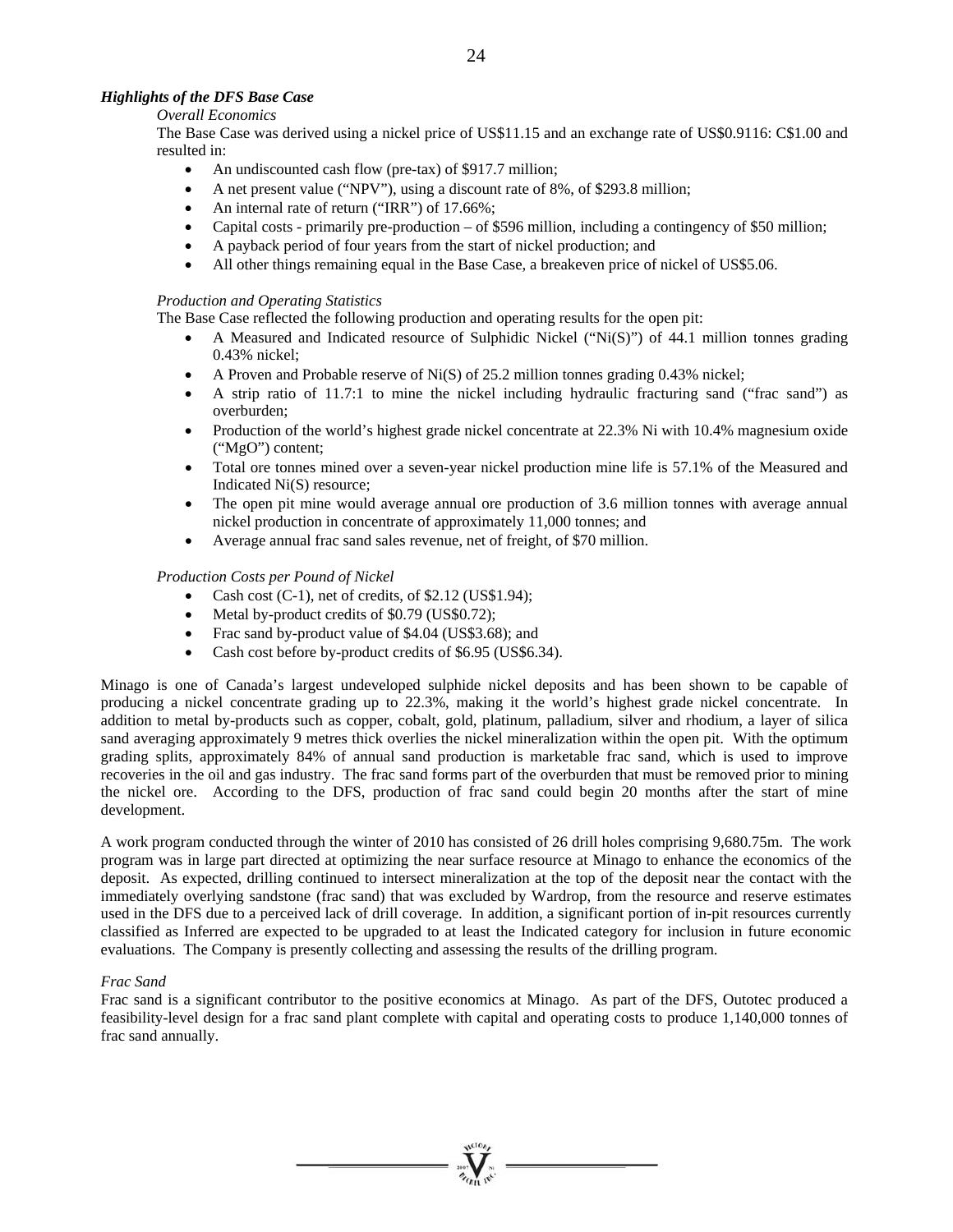#### **Mel Project**

The Mel project is located on the Thompson Nickel Belt, just north of Thompson, Manitoba. It is a large property, approximately 25km east-west by about 6km north-south.

Mel has an indicated resource of 4.3 million tonnes grading 0.88% nickel (approximately 83 million pounds in-situ nickel) and an additional inferred resource of one million tonnes grading 0.84% nickel (approximately 19 million pounds in-situ nickel) and offers significant exploration upside as well as near-term production potential.

The Company has fully funded sufficient expenditures to earn a 100% ownership interest in this project subject to a 51% Vale Inco back-in. The Company awaits a decision by Vale Inco as to whether it will exercise its back-in right on the project. The Company continues to evaluate the viability of the project. By agreement, Vale Inco must mill ore from the Mel project at cash costs plus 5% subject to capacity availability and metallurgy.

#### **Lac Rocher**

Lac Rocher is located in northwestern Québec and has measured (0.29 million tonnes grading 1.23% Ni) and indicated (0.51 million tonnes grading 1.05% Ni.) resources of 0.80 million tonnes grading 1.12% nickel, at a 0.5% nickel cutoff, for approximately 20 million pounds of in-situ nickel located between surface and 125 vertical metres. Additional inferred resources total 0.44 million tonnes grading 0.65% Ni. Mineralization remains open to the southwest.

A road connecting the end of the existing logging road to the site of the proposed Lac Rocher portal was completed in August 2009 at a cost of approximately \$389,000. The road will allow year-round ground access to the site. In December 2009, diamond drilling was conducted to provide geotechnical data deemed necessary for portal and ramp development. An InfiniTem ground electromagnetic survey was conducted over a portion of the property to test for deeper extensions to the nickel mineralization. At the same time, evaluation of the availability of borrow material was also conducted in the local region.

#### **Lynn Lake**

Lynn Lake is located in the historic mining town of Lynn Lake in northern Manitoba, about 320km by road northwest of the Thompson mining camp. Lynn Lake is the former Sherritt producing mine site known as the Lynn Lake A Mine and Farley Mine. The Lynn Lake nickel mine was first operated by Sherritt-Gordon from 1953 to 1976. During its 23 years of operation, the mine produced over 20 million tonnes of nickel-copper ore at a grade of 1.02% nickel and 0.54% copper, making Lynn Lake the third largest nickel producer in North America. The mine closed in 1977 due to a period of stagnant growth in the nickel market, not because the ore was mined out.

Lynn Lake has 0.86 million tonnes of measured resources grading 0.80% nickel or 15 million pounds of in-situ nickel as well as 13.7 million tonnes of indicated resources at 0.65% grade or 196 million pounds. A further 4.2 million tonnes inferred resources grading 0.59% nickel contains an additional 55 million pounds of in-situ nickel.

As discussed earlier and described in Note 6 to the Unaudited Interim Financial Statements, the Company has optioned Lynn Lake to Prophecy. Failure on the part of Prophecy to meet any of the terms will result in cancellation of the option on the property and it will revert to the Company. Among other things, Prophecy has committed to make \$3 million in expenditures on the property. By optioning Lynn Lake, the Company has ensured that the property will have expenditures made upon it whilst the Company maintains an upside in the property through its ownership interest in Prophecy shares.

#### **IMPAIRMENT ANALYSIS UPDATE**

While the metals markets and other general economic factors have improved over the prior year, the Company performed a detailed impairment analysis on each of its exploration and development projects as at December 31, 2009. The Company does not believe that there have been any material changes to date which would adversely affect this analysis. Furthermore there has been no change in management's plans for the projects which would cause a reassessment.

Management concluded that no impairment existed in each of its projects effective March 31, 2010 and that costs incurred to date are recoverable. The Company will continue to monitor developments as they occur in the metals markets and the economy and will update its impairment analysis to take account of any such changes, as appropriate.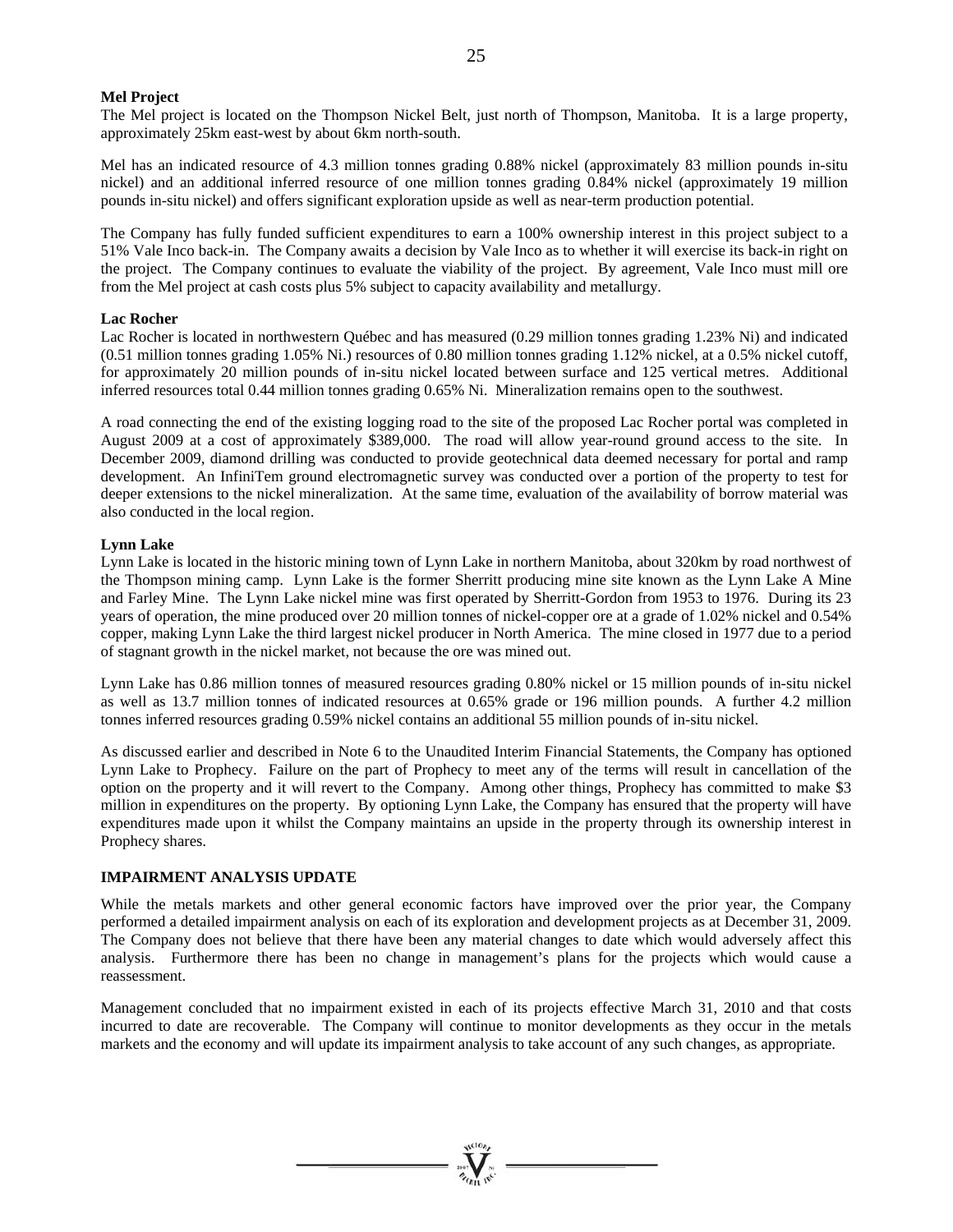#### **CRITICAL ACCOUNTING ESTIMATES**

Critical accounting estimates used in the preparation of the financial statements include determining the carrying value of investments and exploration and development projects, assessing the impairment of long-lived assets, determining future income taxes and the valuation of stock option compensation. These estimates involve considerable judgment and are, or could be, affected by significant factors that are out of the Company's control.

For a complete list of the significant accounting policies as well as information concerning the use of estimates and measurement uncertainty, reference should be made to Notes 2 and 3 of the Company's 2009 Audited Financial Statements and the updates reflected in the notes to the Unaudited Interim Financial Statements. The Company's financial statements have been prepared using the going concern assumption; reference should be made to Note 1 to the Company's 2009 Audited Financial Statements as well as to Note 1 to the Unaudited Interim Financial Statements.

The Company's recorded value of its exploration and development projects is based on historic costs that are expected to be recovered in the future. The Company's recoverability evaluation is based on market conditions for minerals, underlying mineral resources associated with the properties and future costs that may be required for ultimate realization through mining operations or by sale. The Company is in an industry that is exposed to a number of risks and there is always the potential for a material adjustment to the value assigned to these assets. Such risks also extend to the evaluation of fair values of net assets upon acquisition.

The fair value of the stock options and warrants is calculated using an option-pricing model that takes into account the exercise price, expected life of the option/warrant, expected volatility of the underlying shares, expected dividend yield, and the risk free interest rate for the term of the option/warrant.

#### **NEW ACCOUNTING POLICIES**

The volume of accounting pronouncements being introduced by The Canadian Institute of Chartered Accountants ("CICA") applicable to the Company has reduced significantly pending the transition to International Financial Reporting Standards ("IFRS") discussed in more detail below.

There have been no new accounting policies adopted in the Unaudited Interim Financial Statements.

#### **FUTURE ACCOUNTING CHANGES**

# **International Financial Reporting Standards**

#### *Overview*

The Company is continuing to review the requirements of IFRS. Senior financial management has attended training courses on IFRS designed to be industry-specific. Victory Nickel will be required to produce IFRS-compliant financial statements for the quarter ended March 31, 2011 which will include the applicable disclosures and information for the comparative 2010 period.

#### *Project Plan*

The Company's project plan is summarized in the 2009 Annual Management's Discussion and Analysis ("2009 MD&A").

#### *Status of Project*

The Company has completed Phase 1 and is working on Phase 2 of its IFRS transition. The diagnostic review, in particular, has been prepared and the preliminary selection of transition election options has been made. All such work has been carried out primarily on a "business as usual" basis; should the Company make significant capital acquisitions, secure significant financing and move ahead towards production, it will need to upgrade accounting systems and make additional accounting policy selections. Such choices will be made with IFRS transition in mind in order to manage differences until full conversion is achieved. The Company believes that it is well-positioned to meet the transition to IFRS.

#### **CORPORATE GOVERNANCE**

The Company's Board of Directors is responsible for ensuring that management fulfils its responsibilities for financial reporting and internal control and exercises this responsibility principally through the Audit Committee. The Audit Committee, which is comprised of directors, none of whom are employees or officers of the Company, meets with management to review the unaudited interim financial statements to satisfy itself that management is properly discharging its responsibilities to the directors who approve the unaudited interim financial statements. The Board of Directors has also appointed compensation and corporate governance and nominating committees composed of nonexecutive directors.

 $\mathbf{V}_{\mathbf{w}}$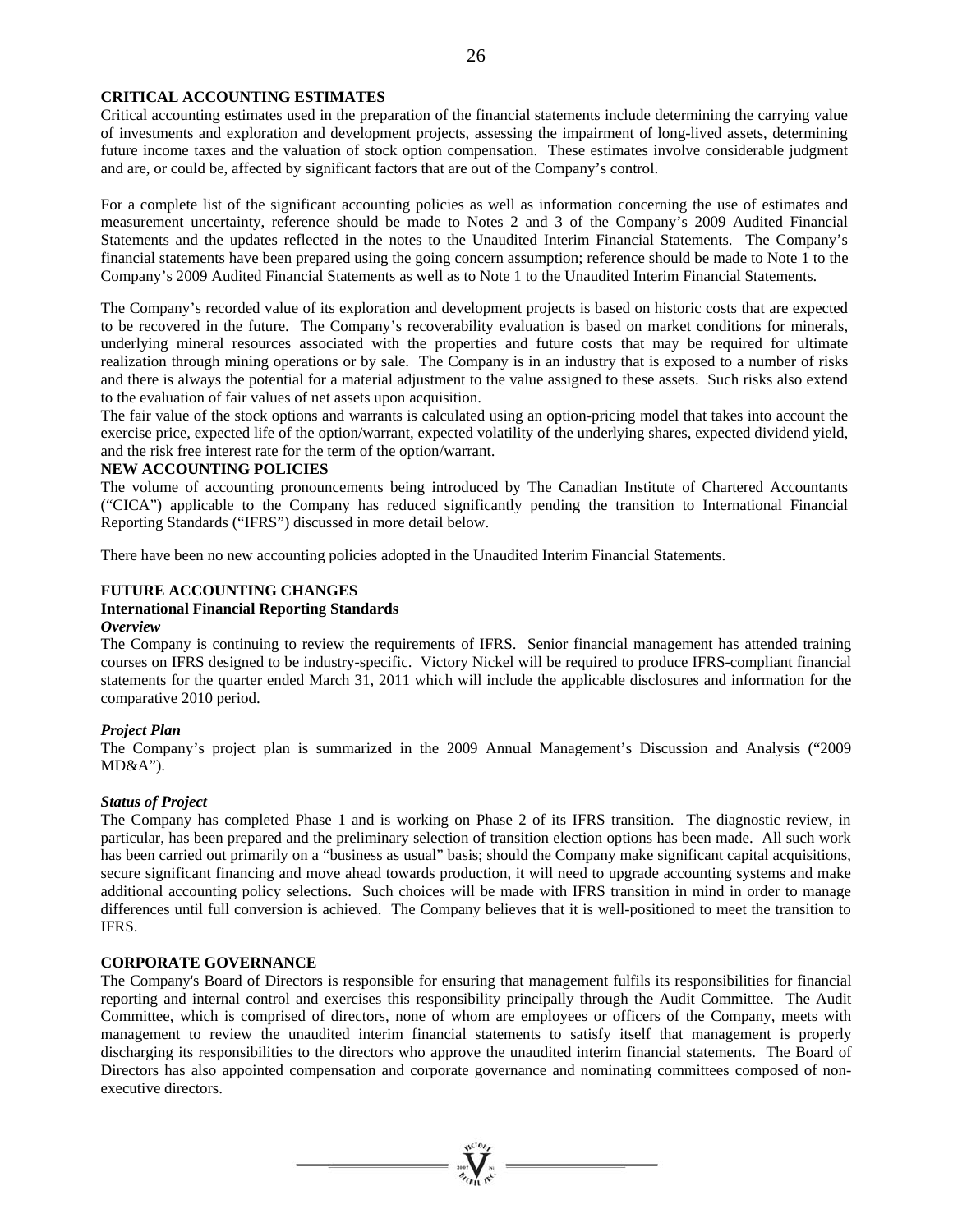#### **Design of Disclosure Controls and Procedures**

The Company's Chief Executive Officer and Chief Financial Officer, (collectively, the "Certifying Officers"), are responsible for designing a system of disclosure controls and procedures, or causing them to be designed under their supervision, to provide reasonable assurance that information required to be disclosed in reports filed with or submitted to, securities regulatory authorities is recorded, processed, summarized and reported within the time periods specified under Canadian securities laws and that material information relating to the Company is made known to them with respect to financial and operational conditions to allow timely decisions regarding required disclosure. For the fiscal quarter ended March 31, 2010, the Certifying Officers have concluded that the design of the Company's disclosure controls and procedures were effective as at March 31, 2010. Such controls are facilitated by the small size of the Company's senior management team and their access to material information.

There were no changes to the Company's disclosure controls and procedures that occurred during the quarter ended March 31, 2010 that materially affected, or are reasonably likely to affect, the Company's disclosure controls and procedures.

#### **Design of Internal Control over Financial Reporting**

The Company's Certifying Officers are responsible for designing a system of internal controls over financial reporting, or causing them to be designed under their supervision, to provide reasonable assurance regarding the reliability of financial reporting and preparation of financial statements for external purposes in accordance with Canadian GAAP. The Company used the COSO control framework. For the fiscal quarter ended March 31, 2010, the Certifying Officers have concluded that the design of the Company's internal controls over financial reporting and procedures were effective as at March 31, 2010.

The management of the Company was required to apply its judgment in evaluating the cost-benefit relationship of possible controls and procedures. The result of the inherent limitations in all control systems means no evaluation of controls can provide absolute assurance that all control issues and instances of fraud, if any, have been detected.

There were no changes to the Company's internal controls over financial reporting that occurred during the quarter ended March 31, 2010 that materially affected, or are reasonably likely to affect, the Company's internal controls over financial reporting.

#### **RELATED PARTY TRANSACTIONS AND MANAGEMENT AGREEMENT**

Included in accounts payable and accrued liabilities at March 31, 2010 are amounts due to officers and directors of the Company in the amount of \$95,000 (December 31, 2009 - \$265,000). These amounts relate primarily to expense reimbursements incurred by directors and officers and directors' fees payable

The Company obtains management, administrative assistance and facilities from Nuinsco pursuant to a management agreement. The fees payable by the Company under the arrangement are recorded at the exchange amount which is equal to the cost to Nuinsco of providing such services plus 10 percent. The management agreement commenced February 1, 2007 and is terminable by Nuinsco upon 90 days notice and by the Company upon 180 days notice. General and administrative costs charged to the Company during the quarter ended March 31, 2010 totalled \$170,000 (2009 - \$150,000). In addition project-related costs aggregating \$18,000 (2009 - \$17,000) have been charged to the Company by Nuinsco during the year and are included in exploration and development costs on the balance sheet. Victory Nickel charged Nuinsco \$5,000 for the quarter ended March 31, 2010 (2009 - \$4,000) for project-related costs incurred by it on behalf of Nuinsco.

Amounts due to Nuinsco are unsecured, non-interest bearing and due on demand.

#### **OUTSTANDING SHARE DATA**

At May 6, 2010, the Company had 338,149,761 common shares issued and outstanding, including the flow-through financing completed in April 2010. In addition, there were 29,623,498 stock options and 37,994,976 warrants outstanding on May 6, 2010, which if exercised and issued would bring the fully diluted issued common shares to a total of 405,768,235, and would generate cash of approximately \$13,392,000 in addition to the \$1,380,000 received in April. The majority of the warrants cannot be exercised until August 2010.

# **RISKS AND UNCERTAINTIES**

The exploration and development of natural resources are speculative activities that involve a high degree of financial risk. The risk factors which should be taken into account in assessing Victory Nickel's activities and an investment in its

 $\sum_{\alpha}$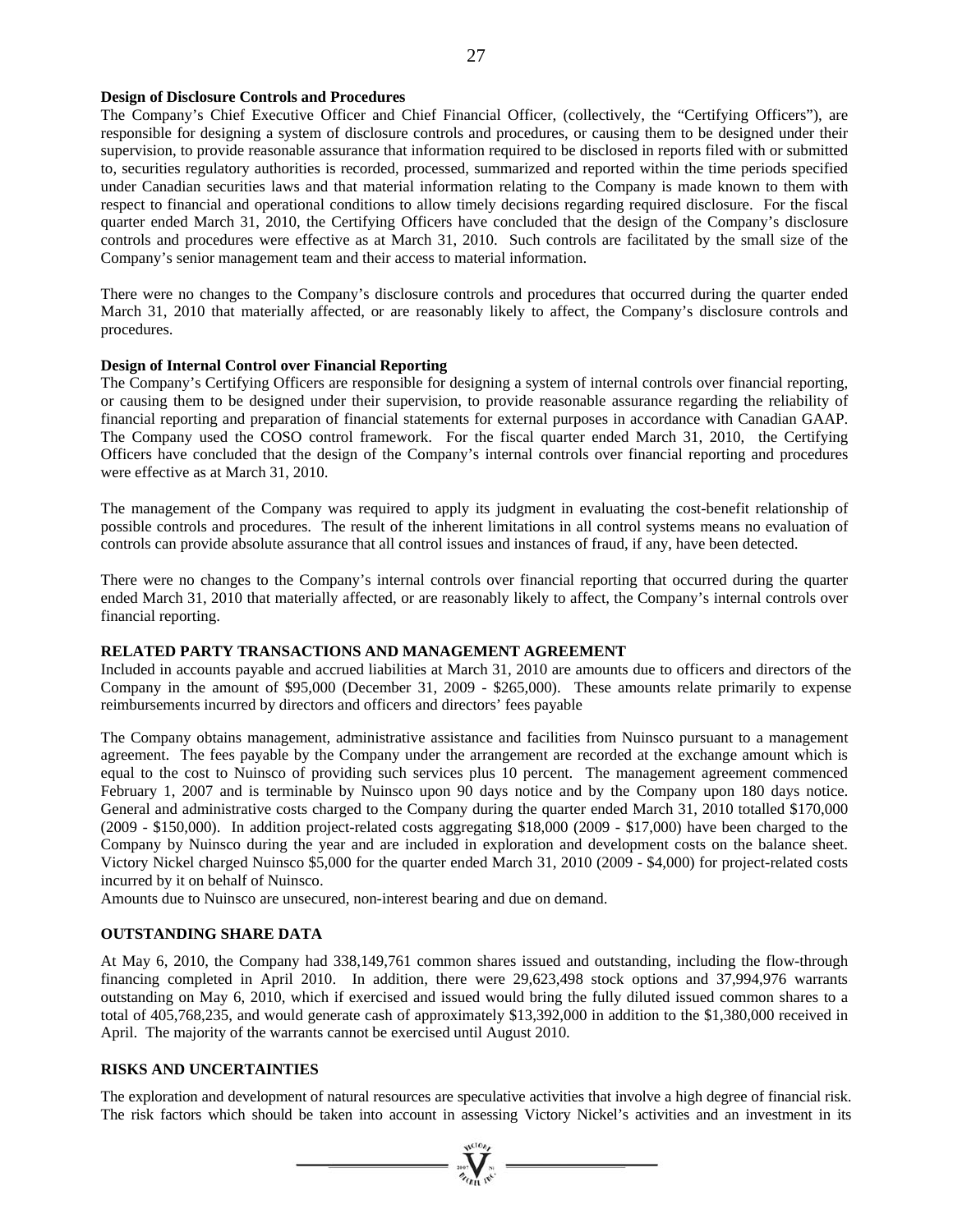securities include, but are not necessarily limited to, those set out in detail in the Company's 2009 MD&A. A summary is provided below.

The relative significance of each risk described below will vary as a function of several factors including, but not limited to, the state of the economy, the stage of Victory Nickel's projects, the availability of financing on acceptable terms and other matters.

Any one or more of these risks could have a material adverse effect on the value of any investment in Victory Nickel and the business, financial condition, operating results or prospects of Victory Nickel and should be taken into account in assessing Victory Nickel's activities.

#### **Industry Risks**

# *Speculative Nature of Mineral Exploration*

Mineral exploration is highly speculative in nature, involves many risks and frequently is non-productive. There is no assurance that Victory Nickel's exploration efforts will be successful. No assurance can be given that Victory Nickel's exploration programs will result in the establishment or expansion of resources or reserves.

#### *Development Projects*

In general, development projects have no operating history upon which to base estimates of future cash operating costs. For development projects such as the mineral resource properties owned by Victory Nickel, estimates of proven and probable reserves are, to a large extent, based upon the interpretation of geological data obtained from drill holes and other sampling techniques and feasibility studies. The costs estimated under the DFS for Minago differed from the PEA and may differ again upon actual development.

#### *Competition*

The mineral exploration business is highly competitive in all of its phases. Victory Nickel competes with numerous other companies and individuals, including competitors with greater financial, technical and other resources than Victory Nickel, in the search for and acquisition of exploration and development rights on attractive mineral properties.

#### **Operational Risks**

#### *Limited History of Operations*

Victory Nickel has no history of earnings and limited financial resources. Victory Nickel currently has no operating mines and its ultimate success will depend on the ability of active mining operations to generate cash flow in the future, as well as its ability to access capital markets for its development requirements.

#### *Development Targets, Permitting and Operational Delays*

There can be no assurance that Victory Nickel will be able to complete the planned development of its projects on time or on budget due to, among other things, delays in receiving required consents, permits and registrations, the delivery and installation of plant and equipment and cost overruns, or that the current personnel, systems, procedures and controls will be adequate to support Victory Nickel's operations.

#### *Resources, Reserves and Production*

The figures for mineral resources and mineral reserves are estimates and no assurance can be given that the anticipated level of recovery and/or grades of mineral reserves or mineral resources will be realized.

#### *Title Risks*

Victory Nickel's ability to hold various mineral rights require licences, permits and authorizations and, in some cases, renewals of existing licences, permits and authorizations from various governmental and quasi-governmental authorities. However, Victory Nickel's ability to obtain, sustain or renew such licences, permits and authorizations on acceptable terms is subject to changes in regulations and policies and to the discretion of the applicable governmental and quasigovernmental bodies.

#### *Insurance Risk*

Victory Nickel faces all of the hazards and risks normally incidental to the exploration and development of base metals, any of which could result in damage to life or property, environmental damage and possible legal liability for any or all such damage caused. Not all such risks are insurable.

#### **Financial and Investment Risks**

#### *Substantial Capital Requirements*

Victory Nickel will have to make substantial capital expenditures for the development of and to achieve production from its projects. There can be no assurance that any debt or equity financing or cash generated by operations will be available or sufficient to meet these requirements or for other corporate purposes or, if debt or equity financing is available, that it will be on terms acceptable to Victory Nickel. Moreover, future activities may require Victory Nickel to alter its capitalization significantly. The inability of Victory Nickel to access sufficient capital for its operations could have a material adverse effect on its financial condition, results of operations or prospects. Flow-through financing cannot be used to fund the Company's corporate costs.

 $\mathbf{V}_{\mathbf{w}}$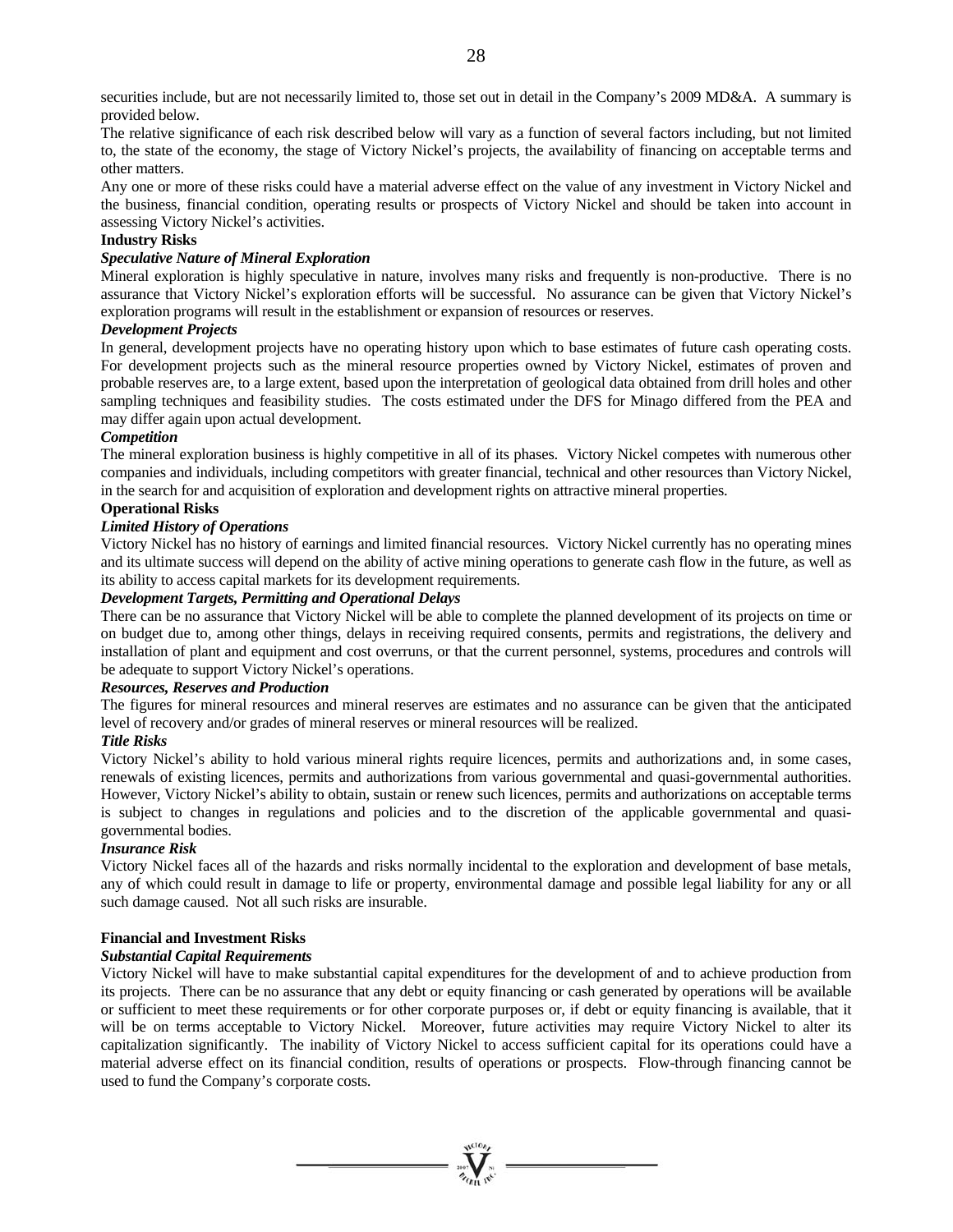## *Market Perception*

Market perception of junior exploration, development and mining companies may shift such that these companies are viewed less favourably. This factor could impact the value of investors' holdings and Victory Nickel's ability to raise further funds by issue of additional securities or debt.

#### *Metal Prices*

There is no assurance that, even if commercial quantities of mineral resources are developed, a profitable market will exist for the sale of such product. Nickel and by-product prices fluctuate on a daily basis and are affected by numerous factors beyond Victory Nickel's control – including factors which are influenced by worldwide circumstances. These factors are of significant importance for the DFS and decisions related thereto.

#### *Areas of Investment Risk*

The common shares of Victory Nickel are listed on the TSX. The share prices of publicly traded companies can be volatile as the price of shares is dependent upon a number of factors, some of which are general or market or sector specific and others that are specific to Victory Nickel.

The market for shares in small public companies is less liquid than for large public companies. Investors should be aware that the value of the Company's common shares may be volatile and may go down as well as up and investors may therefore not recover their original investment.

The market price of the Company's common shares may not reflect the underlying value of Victory Nickel's net assets. The price at which investors may dispose of their securities may be influenced by a number of factors, some of which may pertain to Victory Nickel and others of which are extraneous. On any disposal of their common shares, investors may realize less than the original amount invested.

#### **Regulatory Risks**

#### *Government Regulation*

Existing and possible future environmental and social impact legislation, regulations and actions, including the regulation of air and water quality, mining reclamation, solid and hazardous waste handling and disposal, the promotion of occupational health and safety, the protection of wildlife and ecological systems and the protection of the societies and communities of indigenous peoples, could cause significant expense, capital expenditures, restrictions and delays in activities, the extent of which cannot be predicted and which may well be beyond Victory Nickel's capacity to fund.

# *Economic, Political, Judicial, Administrative, Taxation or Other Regulatory Factors*

Victory Nickel may be adversely affected by changes in economic, political, judicial, administrative, taxation or other regulatory factors in the areas in which Victory Nickel does or will operate and holds its interests, as well as unforeseen matters.

#### **Other Risks**

#### *Environmental and Health Risks*

The Company has no significant exposure to environmental or health risks, although this will change as the Company's projects approach production (a normal characteristic of mineral industry projects). Lynn Lake, subject to option by Prophecy, is a former operating mine, however indemnifications exist from the Manitoba Government with respect to any pre-existing environmental concerns at that property.

#### *Key Personnel*

Victory Nickel relies on a limited number of key consultants and there is no assurance that Victory Nickel will be able to retain such key consultants or other senior management. The loss of one or more of such key consultants or members of senior management, if not replaced, could have a material adverse effect on Victory Nickel's business, financial condition and prospects. Directors and management have previously accepted deferrals of remuneration in order to assist the Company through the economic turmoil; however, this potentially adds to the risk of losing experienced personnel.

#### *Conflicts of Interest*

Certain of the Company's directors and officers are also directors and officers of other natural resource companies. Consequently, there exists the possibility for such directors and officers to be in a position of conflict.

#### *Investments and Other Agreements with Resource Companies*

In addition, Victory Nickel makes, from time to time, investments in the common shares of publicly traded companies in the junior natural resources sector or may enter into option or other agreements therewith. These companies are subject to similar risks and uncertainties as is Victory Nickel, and Victory Nickel's investments in and agreements with these companies are subject to similar areas of risk as noted above. Victory Nickel seeks to manage its exposure by ensuring that appropriate recourse is included in such agreements upon the counterparty's failure to meet contractual obligations.

#### **Summary**

The future success of the Company is subject to a number of risk factors that are common to the junior natural resources sector. These include the extent to which it can outline natural resources on its properties and establish the economic viability of developing those properties and the political, economic and legislative stability of the territories in which the

 $\sum_{\alpha}$